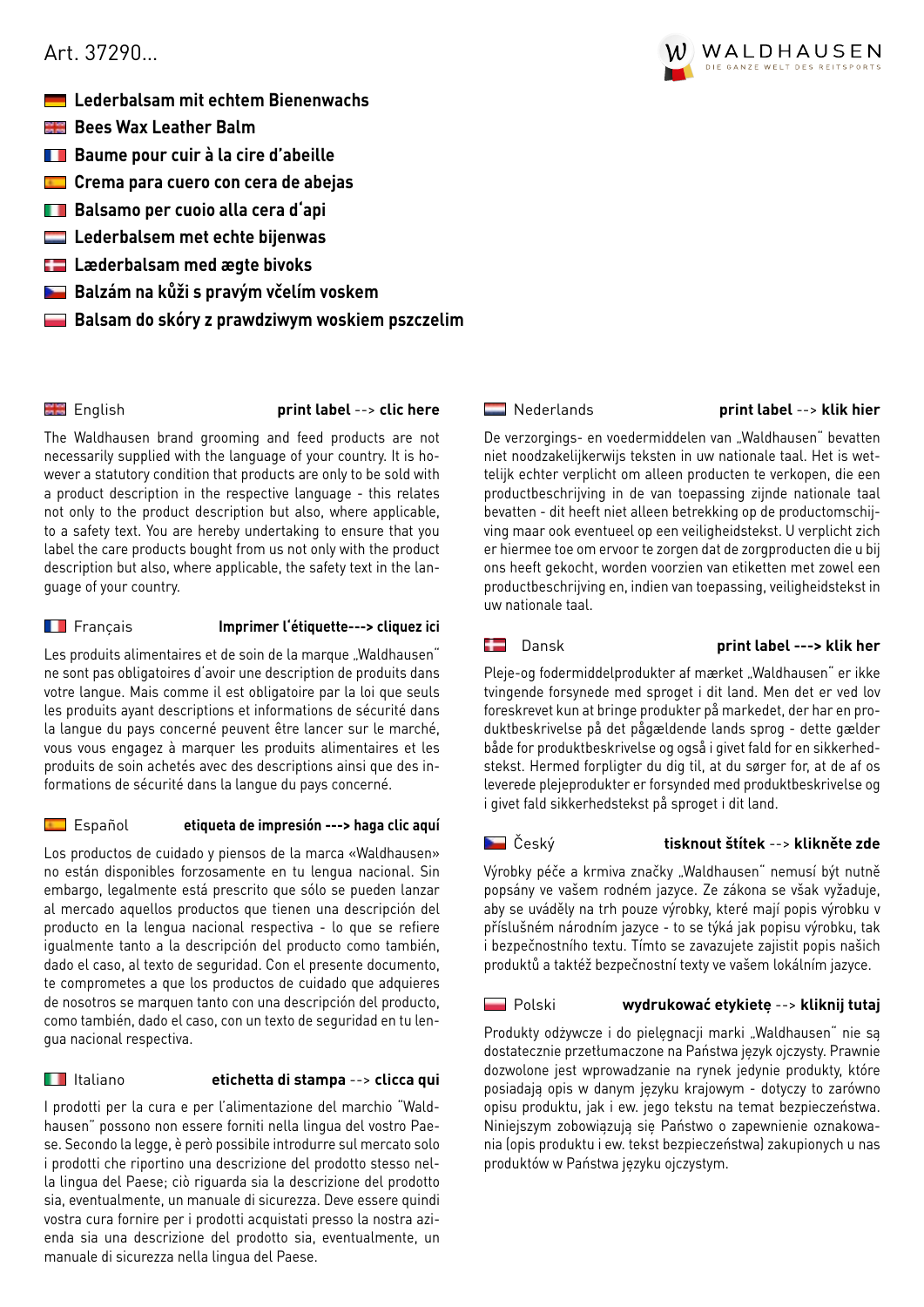High quality leather care with genuine beeswax and substances that are essential for leather. For treatment of all kinds of smooth leather. Makes leather soft, smooth, waterproof and durable. Leather remains breathable. **Directions for use:** Apply a thin coat to clean, dry leather. The process can be repeated several times

**Contains:** High quality oils, Vaseline, beeswax, perfume

High quality leather care with genuine beeswax and other substances that are essential for leather. For treatment of all kinds of smooth leather. Makes leather soft, smooth, waterproof and durable. Leather remains breathable. **Directions for use:** Apply a thin coat to clean, dry leather. The process can be repeated several times

**Contains:** High quality oils, Vaseline, beeswax, perfume

High quality leather care with genuine beeswax and other substances that are essential for leather. For treatment of all kinds of smooth leather. Makes leather soft, smooth, waterproof and durable. Leather remains breathable. **Directions for use:** Apply a thin coat to clean, dry leather. The process can be repeated several times

**Contains:** High quality oils, Vaseline, beeswax, perfume

High quality leather care with genuine beeswax and other substances that are essential for leather. For treatment of all kinds of smooth leather. Makes leather soft, smooth, waterproof and durable. Leather remains breathable. **Directions for use:** Apply a thin coat to clean, dry leather. The process can be repeated several times

**Contains:** High quality oils, Vaseline, beeswax, perfume

High quality leather care with genuine beeswax and other substances that are essential for leather. For treatment of all kinds of smooth leather. Makes leather soft, smooth, waterproof and durable. Leather remains breathable. **Directions for use:** Apply a thin coat to clean, dry leather. The process can be repeated several times

**Contains:** High quality oils, Vaseline, beeswax, perfume

High quality leather care with genuine beeswax and other substances that are essential for leather. For treatment of all kinds of smooth leather. Makes leather soft, smooth, waterproof and durable. Leather remains breathable. **Directions for use:** Apply a thin coat to clean, dry leather. The process can be repeated several times

**Contains:** High quality oils, Vaseline, beeswax, perfume

<span id="page-1-0"></span>**GB: Bees Wax Leather Balm**

for very dry leather.

for very dry leather.

for very dry leather.

for very dry leather.

for very dry leather.

for very dry leather.

**GB: Bees Wax Leather Balm**

**GB: Bees Wax Leather Balm**

**GB: Bees Wax Leather Balm**

**GB: Bees Wax Leather Balm**

**GB: Bees Wax Leather Balm**

**GB: Bees Wax Leather Balm**



### **GB: Bees Wax Leather Balm**

High quality leather care with genuine beeswax and<br>other substances that are essential for leather For treother substances that are essential for leather. For treatment of all kinds of smooth leather. Makes leather soft, smooth, waterproof and durable. Leather remains breathable. **Directions for use:** Apply a thin coat to clean, dry leather. The process can be repeated several times for very dry leather.

**Contains:** High quality oils, Vaseline, beeswax, perfume

### **GB: Bees Wax Leather Balm**

High quality leather care with genuine beeswax and other substances that are essential for leather. For treatment of all kinds of smooth leather. Makes leather soft, smooth, waterproof and durable. Leather remains breathable. **Directions for use:** Apply a thin coat to clean, dry leather. The process can be repeated several times for very dry leather.

**Contains:** High quality oils, Vaseline, beeswax, perfume

#### **GB: Bees Wax Leather Balm**

High quality leather care with genuine beeswax and ces that are essential for leather. For treatment of all kinds of smooth leather. Makes leather soft, smooth, waterproof and durable. Leather remains breathable. **Directions for use:** Apply a thin coat to clean, dry leather. The process can be repeated several times for very dry leather.

**Contains:** High quality oils, Vaseline, beeswax, perfume

### **GB: Bees Wax Leather Balm**

High quality leather care with genuine beeswax and<br>other substances that are essential for leather. For trences that are essential for leather. For treatment of all kinds of smooth leather. Makes leather soft, smooth, waterproof and durable. Leather remains breathable. **Directions for use:** Apply a thin coat to clean, dry leather. The process can be repeated several times for very dry leather.

**Contains:** High quality oils, Vaseline, beeswax, perfume

## **GB: Bees Wax Leather Balm**

High quality leather care with genuine beeswax and other substances that are essential for leather. For treatment of all kinds of smooth leather. Makes leather soft, smooth, waterproof and durable. Leather remains breathable. **Directions for use:** Apply a thin coat to clean, dry leather. The process can be repeated several times for very dry leather.

**Contains:** High quality oils, Vaseline, beeswax, perfume

### **GB: Bees Wax Leather Balm**

High quality leather care with genuine beeswax and other substances that are essential for leather. For tre-atment of all kinds of smooth leather. Makes leather soft, smooth, waterproof and durable. Leather remains breathable. **Directions for use:** Apply a thin coat to clean, dry leather. The process can be repeated several times for very dry leather.

**Contains:** High quality oils, Vaseline, beeswax, perfume

### **GB: Bees Wax Leather Balm**

High quality leather care with genuine beeswax and other substances that are essential for leather. For treatment of all kinds of smooth leather. Makes leather soft, smooth, waterproof and durable. Leather remains breathable. **Directions for use:** Apply a thin coat to clean, dry leather. The process can be repeated several times for very dry leather.

**Contains:** High quality oils, Vaseline, beeswax, perfume

## **GB: Bees Wax Leather Balm**

High quality leather care with genuine beeswax and other substances that are essential for leather. For treatment of all kinds of smooth leather. Makes leather soft, smooth, waterproof and durable. Leather remains breathable. **Directions for use:** Apply a thin coat to clean, dry leather. The process can be repeated several times for very dry leather.

**Contains:** High quality oils, Vaseline, beeswax, perfume

## **GB: Bees Wax Leather Balm**

High quality leather care with genuine beeswax and other substances that are essential for leather. For treatment of all kinds of smooth leather. Makes leather soft, smooth, waterproof and durable. Leather remains breathable. **Directions for use:** Apply a thin coat to clean, dry leather. The process can be repeated several times for very dry leather.

**Contains:** High quality oils, Vaseline, beeswax, perfume

### **GB: Bees Wax Leather Balm**

High quality leather care with genuine beeswax and<br>other substances that are essential for leather For treother substances that are essential for leather. For treatment of all kinds of smooth leather. Makes leather soft, smooth, waterproof and durable. Leather remains breathable. **Directions for use:** Apply a thin coat to clean, dry leather. The process can be repeated several times for very dry leather.

**Contains:** High quality oils, Vaseline, beeswax, perfume

### **GB: Bees Wax Leather Balm**

High quality leather care with genuine beeswax and other substances that are essential for leather. For treatment of all kinds of smooth leather. Makes leather soft, smooth, waterproof and durable. Leather remains breathable. **Directions for use:** Apply a thin coat to clean, dry leather. The process can be repeated several times for very dry leather.

**Contains:** High quality oils, Vaseline, beeswax, perfume

#### **GB: Bees Wax Leather Balm**

High quality leather care with genuine beeswax and ces that are essential for leather. For treatment of all kinds of smooth leather. Makes leather soft, smooth, waterproof and durable. Leather remains breathable. **Directions for use:** Apply a thin coat to clean, dry leather. The process can be repeated several times for very dry leather.

**Contains:** High quality oils, Vaseline, beeswax, perfume

### **GB: Bees Wax Leather Balm**

High quality leather care with genuine beeswax and<br>other substances that are essential for leather For trences that are essential for leather. For treatment of all kinds of smooth leather. Makes leather soft, smooth, waterproof and durable. Leather remains breathable. **Directions for use:** Apply a thin coat to clean, dry leather. The process can be repeated several times for very dry leather.

**Contains:** High quality oils, Vaseline, beeswax, perfume

## **GB: Bees Wax Leather Balm**

High quality leather care with genuine beeswax and other substances that are essential for leather. For treatment of all kinds of smooth leather. Makes leather soft, smooth, waterproof and durable. Leather remains breathable. **Directions for use:** Apply a thin coat to clean, dry leather. The process can be repeated several times for very dry leather.

**Contains:** High quality oils, Vaseline, beeswax, perfume

#### **GB: Bees Wax Leather Balm**

High quality leather care with genuine beeswax and other substances that are essential for leather. For tre-atment of all kinds of smooth leather. Makes leather soft, smooth, waterproof and durable. Leather remains breathable. **Directions for use:** Apply a thin coat to clean, dry leather. The process can be repeated several times for very dry leather.

**Contains:** High quality oils, Vaseline, beeswax, perfume

### **GB: Bees Wax Leather Balm**

High quality leather care with genuine beeswax and nces that are essential for leather. For treatment of all kinds of smooth leather. Makes leather soft, smooth, waterproof and durable. Leather remains breathable. **Directions for use:** Apply a thin coat to clean, dry leather. The process can be repeated several times for very dry leather.

**Contains:** High quality oils, Vaseline, beeswax, perfume

High quality leather care with genuine beeswax and other substances that are essential for leather. For treatment of all kinds of smooth leather. Makes leather soft, smooth, waterproof and durable. Leather remains breathable. **Directions for use:** Apply a thin coat to clean, dry leather. The process can be repeated several times for very dry leather.

High quality leather care with genuine beeswax and other substances that are essential for leather. For treatment of all kinds of smooth leather. Makes leather soft, smooth, waterproof and durable. Leather remains breathable. **Directions for use:** Apply a thin coat to clean, dry leather. The process can be repeated several times for very dry leather.

High quality leather care with genuine beeswax and other substances that are essential for leather. For treatment of all kinds of smooth leather. Makes leather soft, smooth, waterproof and durable. Leather remains breathable. **Directions for use:** Apply a thin coat to clean, dry leather. The process can be repeated several times for very dry leather.

**Contains:** High quality oils, Vaseline, beeswax, perfume

### **GB: Bees Wax Leather Balm**

High quality leather care with genuine beeswax and other substances that are essential for leather. For treatment of all kinds of smooth leather. Makes leather soft, smooth, waterproof and durable. Leather remains breathable. **Directions for use:** Apply a thin coat to clean, dry leather. The process can be repeated several times for very dry leather.

**Contains:** High quality oils, Vaseline, beeswax, perfume

#### **GB: Bees Wax Leather Balm**

High quality leather care with genuine beeswax and other substances that are essential for leather. For treatment of all kinds of smooth leather. Makes leather soft, smooth, waterproof and durable. Leather remains breathable. **Directions for use:** Apply a thin coat to clean, dry leather. The process can be repeated several times for very dry leather.

**Contains:** High quality oils, Vaseline, beeswax, perfume

## **GB: Bees Wax Leather Balm**

**Contains:** High quality oils, Vaseline, beeswax, perfume

## **GB: Bees Wax Leather Balm**

**Contains:** High quality oils, Vaseline, beeswax, perfume

High quality leather care with genuine beeswax and other substances that are essential for leather. For treatment of all kinds of smooth leather. Makes leather

**GB: Bees Wax Leather Balm**

for very dry leather.

**GB: Bees Wax Leather Balm**

for very dry leather.

for very dry leather.

for very dry leather.

for very dry leather.

**GB: Bees Wax Leather Balm**

**GB: Bees Wax Leather Balm**

**GB: Bees Wax Leather Balm**

**GB: Bees Wax Leather Balm**

High quality leather care with genuine beeswax and substances that are essential for leather. For treatment of all kinds of smooth leather. Makes leather soft, smooth, waterproof and durable. Leather remains breathable. **Directions for use:** Apply a thin coat to clean, dry leather. The process can be repeated several times

**Contains:** High quality oils, Vaseline, beeswax, perfume

High quality leather care with genuine beeswax and other substances that are essential for leather. For treatment of all kinds of smooth leather. Makes leather soft, smooth, waterproof and durable. Leather remains breathable. **Directions for use:** Apply a thin coat to clean, dry leather. The process can be repeated several times

**Contains:** High quality oils, Vaseline, beeswax, perfume

High quality leather care with genuine beeswax and other substances that are essential for leather. For treatment of all kinds of smooth leather. Makes leather soft, smooth, waterproof and durable. Leather remains breathable. **Directions for use:** Apply a thin coat to clean, dry leather. The process can be repeated several times

**Contains:** High quality oils, Vaseline, beeswax, perfume

High quality leather care with genuine beeswax and other substances that are essential for leather. For treatment of all kinds of smooth leather. Makes leather soft, smooth, waterproof and durable. Leather remains breathable. **Directions for use:** Apply a thin coat to clean, dry leather. The process can be repeated several times

**Contains:** High quality oils, Vaseline, beeswax, perfume

High quality leather care with genuine beeswax and other substances that are essential for leather. For treatment of all kinds of smooth leather. Makes leather soft, smooth, waterproof and durable. Leather remains breathable. **Directions for use:** Apply a thin coat to clean, dry leather. The process can be repeated several times

**Contains:** High quality oils, Vaseline, beeswax, perfume

soft, smooth, waterproof and durable. Leather remains breathable. **Directions for use:** Apply a thin coat to clean, dry leather. The process can be repeated several times for very dry leather.

**Contains:** High quality oils, Vaseline, beeswax, perfume

### **GB: Bees Wax Leather Balm**

High quality leather care with genuine beeswax and other substances that are essential for leather. For treatment of all kinds of smooth leather. Makes leather soft, smooth, waterproof and durable. Leather remains breathable. **Directions for use:** Apply a thin coat to clean, dry leather. The process can be repeated several times for very dry leather.

**Contains:** High quality oils, Vaseline, beeswax, perfume

### **GB: Bees Wax Leather Balm**

High quality leather care with genuine beeswax and other substances that are essential for leather. For treatment of all kinds of smooth leather. Makes leather soft, smooth, waterproof and durable. Leather remains breathable. **Directions for use:** Apply a thin coat to clean, dry leather. The process can be repeated several times for very dry leather.

**Contains:** High quality oils, Vaseline, beeswax, perfume

### **GB: Bees Wax Leather Balm**

High quality leather care with genuine beeswax and other substances that are essential for leather. For treatment of all kinds of smooth leather. Makes leather soft, smooth, waterproof and durable. Leather remains breathable. **Directions for use:** Apply a thin coat to clean, dry leather. The process can be repeated several times

for very dry leather.

**Contains:** High quality oils, Vaseline, beeswax, perfume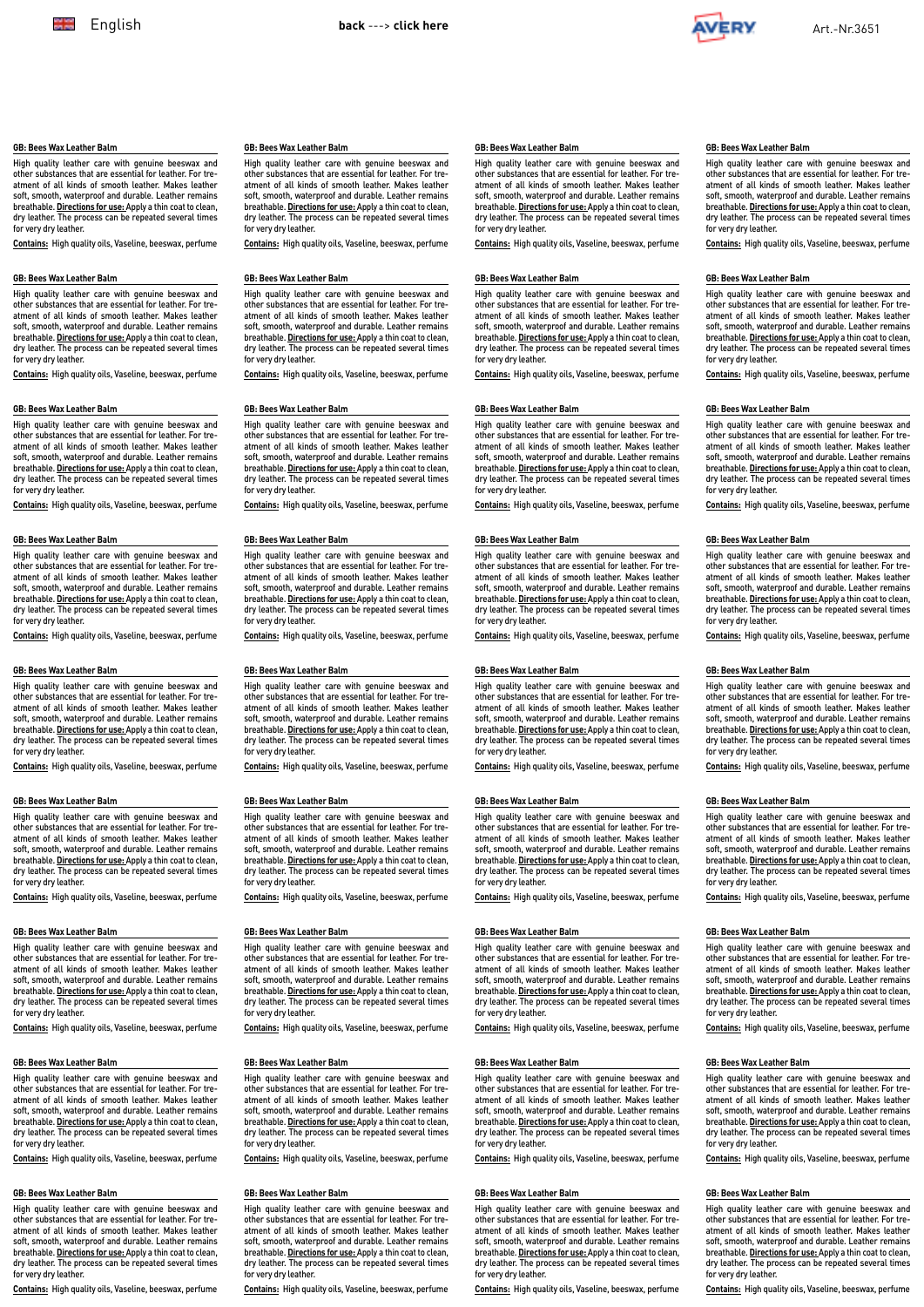

## **FR: Baume pour cuir à la cire d'abeille**

Soin du cuir de qualité supérieure à base de cire d'abeil-le véritable et d'autres substances importantes pour le cuir. Pour entretenir tous les types de cuir lisse. Adoucit, assouplit, imperméabilise et protège le cuir. Le cuir res-te perméable à l'air. **Utilisation:** Appliquer une fine couche sur le cuir propre et sec. Les applications peuvent être répétées plusieurs fois sur le cuir très sec.

**Contient:** huiles de haute qualité, Vaseline, cire d'abeil-le, parfum

## **FR: Baume pour cuir à la cire d'abeille**

Soin du cuir de qualité supérieure à base de cire d'abeille véritable et d'autres substances importantes pour le<br>cuir. Pour entretenir tous les types de cuir lisse. Adoucit,<br>assouplit, imperméabilise et protège le cuir. Le cuir res-<br>te perméable à l'air. <u>Utilisation:</u> Appliquer che sur le cuir propre et sec. Les applications peuvent être répétées plusieurs fois sur le cuir très sec.

**Contient:** huiles de haute qualité, Vaseline, cire d'abeille, parfum

### **FR: Baume pour cuir à la cire d'abeille**

Soin du cuir de qualité supérieure à base de cire d'abeille véritable et d'autres substances importantes pour le<br>cuir. Pour entretenir tous les types de cuir lisse. Adoucit,<br>assouplit, imperméabilise et protège le cuir. Le cuir res-<br>te perméable à l'air. <u>Utilisation: A</u>pplicati répétées plusieurs fois sur le cuir très sec.

**Contient:** huiles de haute qualité, Vaseline, cire d'abeille, parfum

### **FR: Baume pour cuir à la cire d'abeille**

Soin du cuir de qualité supérieure à base de cire d'abeil-le véritable et d'autres substances importantes pour le cuir. Pour entretenir tous les types de cuir lisse. Adoucit, assouplit, imperméabilise et protège le cuir. Le cuir res-te perméable à l'air. **Utilisation:** Appliquer une fine cou-che sur le cuir propre et sec. Les applications peuvent être répétées plusieurs fois sur le cuir très sec.

**Contient:** huiles de haute qualité, Vaseline, cire d'abeil-le, parfum

## **FR: Baume pour cuir à la cire d'abeille**

Soin du cuir de qualité supérieure à base de cire d'abeil-le véritable et d'autres substances importantes pour le cuir. Pour entretenir tous les types de cuir lisse. Adoucit, assouplit, imperméabilise et protège le cuir. Le cuir res-te perméable à l'air. **Utilisation:** Appliquer une fine couche sur le cuir propre et sec. Les applications peuvent être répétées plusieurs fois sur le cuir très sec.

**Contient:** huiles de haute qualité, Vaseline, cire d'abeille, parfum

## **FR: Baume pour cuir à la cire d'abeille**

Soin du cuir de qualité supérieure à base de cire d'abeille véritable et d'autres substances importantes pour le cuir. Pour entretenir tous les types de cuir lisse. Adoucit, assouplit, imperméabilise et protège le cuir. Le cuir reste perméable à l'air. <u>Utilisation: A</u>ppliquer une fine cou-<br>che sur le cuir propre et sec. Les applications peuvent être<br>répétées plusieurs fois sur le cuir très sec.

**Contient:** huiles de haute qualité, Vaseline, cire d'abeil-le, parfum

### **FR: Baume pour cuir à la cire d'abeille**

Soin du cuir de qualité supérieure à base de cire d'abeil-<br>le véritable et d'autres substances importantes pour le<br>cuir. Pour entretenir tous les types de cuir lisse. Adoucit,<br>assouplit, imperméabilise et protège le cuir. répétées plusieurs fois sur le cuir très sec.

**Contient:** huiles de haute qualité, Vaseline, cire d'abeil-le, parfum

## **FR: Baume pour cuir à la cire d'abeille**

Soin du cuir de qualité supérieure à base de cire d'abeil-le véritable et d'autres substances importantes pour le cuir. Pour entretenir tous les types de cuir lisse. Adoucit, assouplit, imperméabilise et protège le cuir. Le cuir res-te perméable à l'air. **Utilisation:** Appliquer une fine couche sur le cuir propre et sec. Les applications peuvent être répétées plusieurs fois sur le cuir très sec.

**Contient:** huiles de haute qualité, Vaseline, cire d'abeil-le, parfum

## **FR: Baume pour cuir à la cire d'abeille**

Soin du cuir de qualité supérieure à base de cire d'abeille véritable et d'autres substances importantes pour le cuir. Pour entretenir tous les types de cuir lisse. Adoucit, assouplit, imperméabilise et protège le cuir. Le cuir reste perméable à l'air. **Utilisation:** Appliquer une fine couche sur le cuir propre et sec. Les applications peuvent être répétées plusieurs fois sur le cuir très sec.

**Contient:** huiles de haute qualité, Vaseline, cire d'abeille, parfum

#### <span id="page-2-0"></span>**FR: Baume pour cuir à la cire d'abeille FR: Baume pour cuir à la cire d'abeille**

Soin du cuir de qualité supérieure à base de cire d'abeil-le véritable et d'autres substances importantes pour le cuir. Pour entretenir tous les types de cuir lisse. Adoucit, assouplit, imperméabilise et protège le cuir. Le cuir res-te perméable à l'air. **Utilisation:** Appliquer une fine couche sur le cuir propre et sec. Les applications peuvent être répétées plusieurs fois sur le cuir très sec.

**Contient:** huiles de haute qualité, Vaseline, cire d'abeil-le, parfum

## **FR: Baume pour cuir à la cire d'abeille**

Soin du cuir de qualité supérieure à base de cire d'abeil-<br>le véritable et d'autres usbatances importantes pour le<br>cuir. Pour entretenir tous les types de cuir lisse. Adoucit,<br>assouplit, imperméabilise et protège le cuir.

**Contient:** huiles de haute qualité, Vaseline, cire d'abeil-le, parfum

### **FR: Baume pour cuir à la cire d'abeille**

Soin du cuir de qualité supérieure à base de cire d'abeille véritable et d'autres substances importantes pour le cuir. Pour entretenir tous les types de cuir lisse. Adoucit, assouplit, imperméabilise et protège le cuir. Le cuir reste perméable à l'air. **Utilisation:** Appliquer une fine cou-che sur le cuir propre et sec. Les applications peuvent être répétées plusieurs fois sur le cuir très sec.

**Contient:** huiles de haute qualité, Vaseline, cire d'abeil-le, parfum

### **FR: Baume pour cuir à la cire d'abeille**

Soin du cuir de qualité supérieure à base de cire d'abeil-le véritable et d'autres substances importantes pour le cuir. Pour entretenir tous les types de cuir lisse. Adoucit, assouplit, imperméabilise et protège le cuir. Le cuir res-<br>te perméable à l'air. <u>Utilisation: A</u>ppliquer une fine cou-<br>che sur le cuir propre et sec. Les applications peuvent être répétées plusieurs fois sur le cuir très sec.

**Contient:** huiles de haute qualité, Vaseline, cire d'abeil-le, parfum

## **FR: Baume pour cuir à la cire d'abeille**

Soin du cuir de qualité supérieure à base de cire d'abeil-le véritable et d'autres substances importantes pour le cuir. Pour entretenir tous les types de cuir lisse. Adoucit, assouplit, imperméabilise et protège le cuir. Le cuir res-te perméable à l'air. **Utilisation:** Appliquer une fine couche sur le cuir propre et sec. Les applications peuvent être répétées plusieurs fois sur le cuir très sec.

**Contient:** huiles de haute qualité, Vaseline, cire d'abeille, parfum

### **FR: Baume pour cuir à la cire d'abeille**

Soin du cuir de qualité supérieure à base de cire d'abeille véritable et d'autres substances importantes pour le cuir. Pour entretenir tous les types de cuir lisse. Adoucit, assouplit, imperméabilise et protège le cuir. Le cuir reste perméable à l'air. **Utilisation:** Appliquer une fine cou-che sur le cuir propre et sec. Les applications peuvent être répétées plusieurs fois sur le cuir très sec.

**Contient:** huiles de haute qualité, Vaseline, cire d'abeil-le, parfum

#### **FR: Baume pour cuir à la cire d'abeille**

Soin du cuir de qualité supérieure à base de cire d'abeil-le véritable et d'autres substances importantes pour le cuir. Pour entretenir tous les types de cuir lisse. Adoucit, assouplit, imperméabilise et protège le cuir. Le cuir res-<br>te perméable à l'air. <u>Utilisation: A</u>ppliquer une fine cou-<br>che sur le cuir propre et sec. Les applications peuvent être répétées plusieurs fois sur le cuir très sec.

**Contient:** huiles de haute qualité, Vaseline, cire d'abeil-le, parfum

### **FR: Baume pour cuir à la cire d'abeille**

Soin du cuir de qualité supérieure à base de cire d'abeil-le véritable et d'autres substances importantes pour le cuir. Pour entretenir tous les types de cuir lisse. Adoucit, assouplit, imperméabilise et protège le cuir. Le cuir res-te perméable à l'air. **Utilisation:** Appliquer une fine couche sur le cuir propre et sec. Les applications peuvent être répétées plusieurs fois sur le cuir très sec.

**Contient:** huiles de haute qualité, Vaseline, cire d'abeil-le, parfum

## **FR: Baume pour cuir à la cire d'abeille**

Soin du cuir de qualité supérieure à base de cire d'abeille véritable et d'autres substances importantes pour le cuir. Pour entretenir tous les types de cuir lisse. Adoucit, assouplit, imperméabilise et protège le cuir. Le cuir reste perméable à l'air. **Utilisation:** Appliquer une fine couche sur le cuir propre et sec. Les applications peuvent être répétées plusieurs fois sur le cuir très sec.

**Contient:** huiles de haute qualité, Vaseline, cire d'abeille, parfum

che sur le cuir propre et sec. Les applications peuvent être répétées plusieurs fois sur le cuir très sec.

**Contient:** huiles de haute qualité, Vaseline, cire d'abeil-le, parfum

Soin du cuir de qualité supérieure à base de cire d'abeil-le véritable et d'autres substances importantes pour le cuir. Pour entretenir tous les types de cuir lisse. Adoucit, assouplit, imperméabilise et protège le cuir. Le cuir res-te perméable à l'air. **Utilisation:** Appliquer une fine cou-

## **FR: Baume pour cuir à la cire d'abeille**

Soin du cuir de qualité supérieure à base de cire d'abeille véritable et d'autres substances importantes pour le<br>cuir. Pour entretenir tous les types de cuir lisse. Adoucit,<br>assouplit, imperméabilise et protège le cuir. Le cuir res-<br>te perméable à l'air. Utilisation: Appliquer u che sur le cuir propre et sec. Les applications peuvent être répétées plusieurs fois sur le cuir très sec.

**Contient:** huiles de haute qualité, Vaseline, cire d'abeille, parfum

### **FR: Baume pour cuir à la cire d'abeille**

Soin du cuir de qualité supérieure à base de cire d'abeille véritable et d'autres substances importantes pour le cuir. Pour entretenir tous les types de cuir lisse. Adoucit,<br>assouplit, imperméabilise et protège le cuir. Le cuir res-<br>te perméable à l'air. <u>Utilisation:</u> Appliquer une fine cou-<br>che sur le cuir propre et sec. Les applic répétées plusieurs fois sur le cuir très sec.

**Contient:** huiles de haute qualité, Vaseline, cire d'abeille, parfum

## **FR: Baume pour cuir à la cire d'abeille**

Soin du cuir de qualité supérieure à base de cire d'abeil-le véritable et d'autres substances importantes pour le cuir. Pour entretenir tous les types de cuir lisse. Adoucit, assouplit, imperméabilise et protège le cuir. Le cuir res-<br>te perméable à l'air. <u>Utilisation: A</u>ppliquer une fine cou-<br>che sur le cuir propre et sec. Les applications peuvent être répétées plusieurs fois sur le cuir très sec.

**Contient:** huiles de haute qualité, Vaseline, cire d'abeil-le, parfum

## **FR: Baume pour cuir à la cire d'abeille**

Soin du cuir de qualité supérieure à base de cire d'abeil-le véritable et d'autres substances importantes pour le cuir. Pour entretenir tous les types de cuir lisse. Adoucit, assouplit, imperméabilise et protège le cuir. Le cuir res-te perméable à l'air. **Utilisation:** Appliquer une fine couche sur le cuir propre et sec. Les applications peuvent être répétées plusieurs fois sur le cuir très sec.

**Contient:** huiles de haute qualité, Vaseline, cire d'abeille, parfum

### **FR: Baume pour cuir à la cire d'abeille**

Soin du cuir de qualité supérieure à base de cire d'abeille véritable et d'autres substances importantes pour le<br>cuir. Pour entretenir tous les types de cuir lisse. Adoucit,<br>assouplit, imperméabilise et protège le cuir. Le cuir res-<br>te perméable à l'air. <u>Utilisation: A</u>ppliquer

**Contient:** huiles de haute qualité, Vaseline, cire d'abeil-le, parfum

#### **FR: Baume pour cuir à la cire d'abeille**

Soin du cuir de qualité supérieure à base de cire d'abeil-<br>le véritable et d'autres substances importantes pour le<br>cuir. Pour entretenir tous les types de cuir lisse. Adoucit,<br>assouplit, imperméabilise et protège le cuir. répétées plusieurs fois sur le cuir très sec.

**Contient:** huiles de haute qualité, Vaseline, cire d'abeil-le, parfum

### **FR: Baume pour cuir à la cire d'abeille**

Soin du cuir de qualité supérieure à base de cire d'abeil-le véritable et d'autres substances importantes pour le cuir. Pour entretenir tous les types de cuir lisse. Adoucit, assouplit, imperméabilise et protège le cuir. Le cuir res-te perméable à l'air. **Utilisation:** Appliquer une fine couche sur le cuir propre et sec. Les applications peuvent être répétées plusieurs fois sur le cuir très sec.

**Contient:** huiles de haute qualité, Vaseline, cire d'abeil-le, parfum

## **FR: Baume pour cuir à la cire d'abeille**

Soin du cuir de qualité supérieure à base de cire d'abeille véritable et d'autres substances importantes pour le<br>cuir. Pour entretenir tous les types de cuir lisse. Adoucit,<br>assouplit, imperméabilise et protège le cuir. Le cuir res-<br>te perméable à l'air. Utilisation: Appliquer u che sur le cuir propre et sec. Les applications peuvent être répétées plusieurs fois sur le cuir très sec.

**Contient:** huiles de haute qualité, Vaseline, cire d'abeille, parfum

répétées plusieurs fois sur le cuir très sec. **Contient:** huiles de haute qualité, Vaseline, cire d'abeil-le, parfum

### **FR: Baume pour cuir à la cire d'abeille**

Soin du cuir de qualité supérieure à base de cire d'abeil-le véritable et d'autres substances importantes pour le cuir. Pour entretenir tous les types de cuir lisse. Adoucit, assouplit, imperméabilise et protège le cuir. Le cuir res-te perméable à l'air. **Utilisation:** Appliquer une fine couche sur le cuir propre et sec. Les applications peuvent être répétées plusieurs fois sur le cuir très sec.

**Contient:** huiles de haute qualité, Vaseline, cire d'abeil-le, parfum

## **FR: Baume pour cuir à la cire d'abeille**

Soin du cuir de qualité supérieure à base de cire d'abeilte perméable à l'air. **Utilisation:** Appliquer une fine couche sur le cuir propre et sec. Les applications peuvent être répétées plusieurs fois sur le cuir très sec.

**Contient:** huiles de haute qualité, Vaseline, cire d'abeille, parfum

répétées plusieurs fois sur le cuir très sec. **Contient:** huiles de haute qualité, Vaseline, cire d'abeil-le, parfum **FR: Baume pour cuir à la cire d'abeille**

le, parfum

**FR: Baume pour cuir à la cire d'abeille**

**FR: Baume pour cuir à la cire d'abeille**

**FR: Baume pour cuir à la cire d'abeille**

**FR: Baume pour cuir à la cire d'abeille**

répétées plusieurs fois sur le cuir très sec.

**FR: Baume pour cuir à la cire d'abeille**

**FR: Baume pour cuir à la cire d'abeille**

le, parfum

le, parfum

Soin du cuir de qualité supérieure à base de cire d'abeil-le véritable et d'autres substances importantes pour le cuir. Pour entretenir tous les types de cuir lisse. Adoucit, assouplit, imperméabilise et protège le cuir. Le cuir res-te perméable à l'air. **Utilisation:** Appliquer une fine couche sur le cuir propre et sec. Les applications peuvent être répétées plusieurs fois sur le cuir très sec. **Contient:** huiles de haute qualité, Vaseline, cire d'abeil-le, parfum

Soin du cuir de qualité supérieure à base de cire d'abeil-<br>le véritable et d'autres usbatances importantes pour le<br>cuir. Pour entretenir tous les types de cuir lisse. Adoucit,<br>assouplit, imperméabilise et protège le cuir.

**Contient:** huiles de haute qualité, Vaseline, cire d'abeil-

Soin du cuir de qualité supérieure à base de cire d'abeille véritable et d'autres substances importantes pour le cuir. Pour entretenir tous les types de cuir lisse. Adoucit, assouplit, imperméabilise et protège le cuir. Le cuir reste perméable à l'air. **Utilisation:** Appliquer une fine cou-che sur le cuir propre et sec. Les applications peuvent être répétées plusieurs fois sur le cuir très sec. **Contient:** huiles de haute qualité, Vaseline, cire d'abeil-

Soin du cuir de qualité supérieure à base de cire d'abeil-le véritable et d'autres substances importantes pour le cuir. Pour entretenir tous les types de cuir lisse. Adoucit, assouplit, imperméabilise et protège le cuir. Le cuir res-te perméable à l'air. **Utilisation:** Appliquer une fine cou-che sur le cuir propre et sec. Les applications peuvent être

**Contient:** huiles de haute qualité, Vaseline, cire d'abeil-le, parfum

Soin du cuir de qualité supérieure à base de cire d'abeil-le véritable et d'autres substances importantes pour le cuir. Pour entretenir tous les types de cuir lisse. Adoucit, assouplit, imperméabilise et protège le cuir. Le cuir res-te perméable à l'air. **Utilisation:** Appliquer une fine couche sur le cuir propre et sec. Les applications peuvent être répétées plusieurs fois sur le cuir très sec. **Contient:** huiles de haute qualité, Vaseline, cire d'abeil-

Soin du cuir de qualité supérieure à base de cire d'abeil-<br>le véritable et d'autres substances importantes pour le<br>cuir. Pour entretenir tous les types de cuir lisse. Adoucit,<br>assouplit, imperméabilise et protège le cuir. te perméable à l'air. **Utilisation:** Appliquer une fine cou-che sur le cuir propre et sec. Les applications peuvent être

Soin du cuir de qualité supérieure à base de cire d'abeil-le véritable et d'autres substances importantes pour le cuir. Pour entretenir tous les types de cuir lisse. Adoucit, assouplit, imperméabilise et protège le cuir. Le cuir res-te perméable à l'air. **Utilisation:** Appliquer une fine cou-che sur le cuir propre et sec. Les applications peuvent être

le véritable et d'autres substances importantes pour le cuir. Pour entretenir tous les types de cuir lisse. Adoucit, assouplit, imperméabilise et protège le cuir. Le cuir res-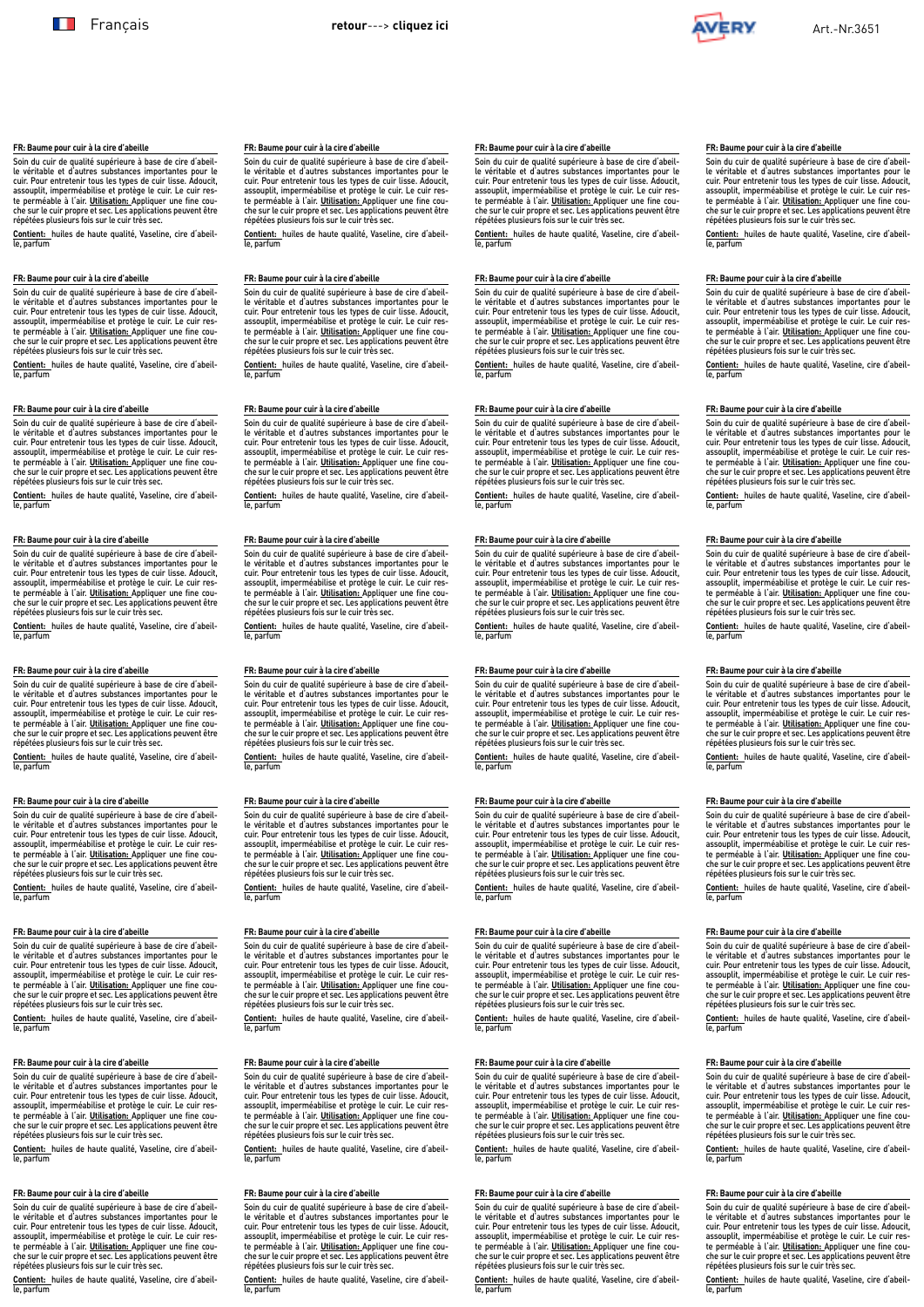

#### <span id="page-3-0"></span>**ES: Crema para cuero con cera de abejas**

Cuidado excelente del cuero con pura cera de abe-<br>jas y otras sustancias importantes para el cu-<br>ero. Para el cuidado de todo tipo de cuero liso. Hace<br>ero. Para el cuidado de todo tipo de cuero liso. Hace<br>sistente al agua.

**Contiene:** Aceites de excelente calidad, vaselina, cera de abejas, perfume

## **ES: Crema para cuero con cera de abejas**

Cuidado excelente del cuero con pura cera de abe-<br>jas y otras sustancias importantes para el cu-<br>ero. Para el cuidado de todo tipo de cuero liso. Hace<br>que el cuero sea más suave, elástico, duradoro y re-<br>sistente al agua.

**Contiene:** Aceites de excelente calidad, vaselina, cera de abejas, perfume

### **ES: Crema para cuero con cera de abejas**

Cuidado excelente del cuero con pura cera de abe-<br>gias y otras sustancias importantes para el cu-<br>ero. Para el cuidado de todo tipo de cuero liso. Hace<br>que el cuero sea más suave, elástico, durador y re-<br>áglicación: Aplica aplicación.

**Contiene:** Aceites de excelente calidad, vaselina, cera de abejas, perfume

**ES: Crema para cuero con cera de abejas**<br>Cuidado excelente del cuero con pura cera de abe-<br>Cuidado excelente del cuero con pura cera el cuero.<br>Para el cuidado de todo tipo de cuero liso. Hace<br>que el cuero sea más suave, e

**Contiene:** Aceites de excelente calidad, vaselina, cera de abejas, perfume

#### **ES: Crema para cuero con cera de abejas**

Cuidado excelente del cuero con pura cera de abe-<br>igis y otras sustancias importantes para el cu-<br>ero. Para el cuidado de todo tipo de cuero liso. Hace<br>que el cuero sea más suave, elástico, duradoro y re-<br>Aplicación: Aplic

aplicación.<br><u>Contiene:</u> Aceites de excelente calidad, vaselina, cera de<br>abejas, perfume

### **ES: Crema para cuero con cera de abejas**

Cuidado excelente del cuero con pura cera de abe-<br>gias y otras sustancias importantes para el cu-<br>ero. Para el cuidado de todo tipo de cuero liso. Hace<br>que el cuero sea más suave, elástico, durador y re-<br>áglicación: Aplica aplicación.

**Contiene:** Aceites de excelente calidad, vaselina, cera de abejas, perfume

### **ES: Crema para cuero con cera de abejas**

Cuidado excelente del cuero con pura cera de abe-<br>jas y otras sustancias importantes para el cu-<br>ero. Para el cuidado de todo tipo de cuero liso. Hace<br>que el cuero sea más suave, elástico, duradoro y re-<br>sistente al agua.

**Contiene:** Aceites de excelente calidad, vaselina, cera de abejas, perfume

### **ES: Crema para cuero con cera de abejas**

Cuidado excelente del cuero con pura cera de abe-<br>gias y otras sustancias importantes para el cu-<br>ero. Para el cuidado de todo tipo de cuero liso. Hace<br>que el cuero sea más suave, elástico, durador y re-<br>áglicación: Aplica aplicación.

**Contiene:** Aceites de excelente calidad, vaselina, cera de abejas, perfume

## **ES: Crema para cuero con cera de abejas**

Cuidado excelente del cuero con pura cera de abe-<br>jas y otras sustancias importantes para el cu-<br>ero. Para el cuidado de todo tipo de cuero liso. Hace<br>ero. Para el cuidado de todo tipo de cuero liso. Hace<br>sistente al agua.

**Contiene:** Aceites de excelente calidad, vaselina, cera de abejas, perfume

#### **ES: Crema para cuero con cera de abejas**

Cuidado excelente del cuero con pura cera de abe-<br>jas y otras sustancias importantes para el cui-<br>ero. Para el cuidado de todo tipo de cuero liso. Hace<br>ero. Para el cuidado de todo tipo de cuero liso. Hace<br>sistente al agua

**Contiene:** Aceites de excelente calidad, vaselina, cera de abejas, perfume

## **ES: Crema para cuero con cera de abejas**

Cuidado excelente del cuero con pura cera de abe-<br>jas y otras sustancias importantes para el cu-<br>ero. Para el cuidado de todo tipo de cuero liso. Hace<br>que el cuero sea más suave, elástico, durador y re-<br>sistente al agua. E

**Contiene:** Aceites de excelente calidad, vaselina, cera de abejas, perfume

### **ES: Crema para cuero con cera de abejas**

Cuidado excelente del cuero con pura cera de abe-<br>gias y otras sustancias importantes para el cu-<br>ero. Para el cuidado de todo tipo de cuero liso. Hace<br>que el cuero sea más suave, elástico, durador y re-<br>áglicación: Aplica aplicación.

**Contiene:** Aceites de excelente calidad, vaselina, cera de abejas, perfume

### **ES: Crema para cuero con cera de abejas**

Cuidado excelente del cuero con pura cera de abe-<br>jas y otras sustancias importantes para el cu-<br>ero. Para el cuidado de todo tipo de cuero liso. Hace<br>ero. Para el cuidado de todo tipo de cuero liso. Hace<br>sistente al agua.

**Contiene:** Aceites de excelente calidad, vaselina, cera de abejas, perfume

#### **ES: Crema para cuero con cera de abejas**

Cuidado excelente del cuero con pura cera de abe-<br>jas y otras sustancias importantes para el cu-<br>ero. Para el cuidado de todo tipo de cuero liso. Hace<br>que el cuero sea más suave, elástico, durador y re-<br>sistente al agua. E

**Contiene:** Aceites de excelente calidad, vaselina, cera de abejas, perfume

### **ES: Crema para cuero con cera de abejas**

Cuidado excelente del cuero con pura cera de abe-<br>gias y otras sustancias importantes para el cu-<br>ero. Para el cuidado de todo tipo de cuero liso. Hace<br>que el cuero sea más suave, elástico, durador y re-<br>áglicación: Aplica aplicación.

**Contiene:** Aceites de excelente calidad, vaselina, cera de abejas, perfume

#### **ES: Crema para cuero con cera de abejas**

Cuidado excelente del cuero con pura cera de abe-<br>gias y otras sustancias importantes para el cu-<br>ero. Para el cuidado de todo tipo de cuero liso. Hace<br>que el cuero sea más suave, elástico, durador y re-<br>áglicación: Aplica

aplicación.<br><u>Contiene:</u> Aceites de excelente calidad, vaselina, cera de<br>abejas, perfume

#### **ES: Crema para cuero con cera de abejas**

Cuidado excelente del cuero con pura cera de abe-<br>jas y otras sustancias importantes para el cui-<br>ero. Para el cuidado de todo tipo de cuero liso. Hace<br>ero. Para el cuidado de todo tipo de cuero liso. Hace<br>sistente al agua

**Contiene:** Aceites de excelente calidad, vaselina, cera de abejas, perfume

## **ES: Crema para cuero con cera de abejas**

Cuidado excelente del cuero con pura cera de abe-<br>gias y otras sustancias importantes para el cu-<br>ero. Para el cuidado de todo tipo de cuero líso. Hace<br>que el cuero sea más suave, elástico, durador y re-<br>ásticación: Aplica aplicación.

**Contiene:** Aceites de excelente calidad, vaselina, cera de abejas, perfume

#### **ES: Crema para cuero con cera de abejas**

Cuidado excelente del cuero con pura cera de abe-<br>jas y otras sustancias importantes para el cui-<br>ero. Para el cuidado de todo tipo de cuero liso. Hace<br>ero. Para el cuidado de todo tipo de cuero liso. Hace<br>sistente al agua

**Contiene:** Aceites de excelente calidad, vaselina, cera de abejas, perfume

## **ES: Crema para cuero con cera de abejas**

Cuidado excelente del cuero con pura cera de abe-<br>jas y otras sustancias importantes para el cu-<br>ero. Para el cuidado de todo tipo de cuero liso. Hace<br>que el cuero sea más suave, elástico, durador y re-<br>sistente al agua. E

**Contiene:** Aceites de excelente calidad, vaselina, cera de abejas, perfume

### **ES: Crema para cuero con cera de abejas**

Cuidado excelente del cuero con pura cera de abe-<br>jais y otras sustancias importantes para el cu-<br>ero. Para el cuidado de todo tipo de cuero liso. Hace<br>que el cuero sea más suave, elástico, durador y re-<br>áglicación: Aplica aplicación.

**Contiene:** Aceites de excelente calidad, vaselina, cera de abejas, perfume

#### **ES: Crema para cuero con cera de abejas**

Cuidado excelente del cuero con pura cera de abe-<br>jas y otras sustancias importantes para el cu-<br>ero. Para el cuidado de todo tipo de cuero liso. Hace<br>que el cuero sea más suave, elástico, durador y re-<br>sistente al agua. E

**Contiene:** Aceites de excelente calidad, vaselina, cera de abejas, perfume

#### **ES: Crema para cuero con cera de abejas**

Cuidado excelente del cuero con pura cera de abe-<br>jais y otras sustancias importantes para el cu-<br>ero. Para el cuidado de todo tipo de cuero liso. Hace<br>que el cuero sea más suave, elástico, durador y re-<br>áglicación: Aplica

aplicación.<br><u>Contiene:</u> Aceites de excelente calidad, vaselina, cera de<br>abejas, perfume

### **ES: Crema para cuero con cera de abejas**

Cuidado excelente del cuero con pura cera de abe-<br>jais y otras sustancias importantes para el cu-<br>ero. Para el cuidado de todo tipo de cuero liso. Hace<br>que el cuero sea más suave, elástico, durador y re-<br>abitanción: Aplica aplicación.

**Contiene:** Aceites de excelente calidad, vaselina, cera de abejas, perfume

#### **ES: Crema para cuero con cera de abejas**

Cuidado excelente del cuero con pura cera de abe-<br>jas y otras sustancias importantes para el cu-<br>ero. Para el cuidado de todo tipo de cuero liso. Hace<br>que el cuero sea más suave, elástico, durador y re-<br>sistente al agua. E

**Contiene:** Aceites de excelente calidad, vaselina, cera de abejas, perfume

#### **ES: Crema para cuero con cera de abejas**

Cuidado excelente del cuero con pura cera de abe-<br>jas y otras sustancias importantes para el cui-<br>ero. Para el cuidado de todo tipo de cuero liso. Hace<br>que el cuero sea más suave, elástico, durador y re-<br>sistente al agua.

**Contiene:** Aceites de excelente calidad, vaselina, cera de abejas, perfume

## **ES: Crema para cuero con cera de abejas**

Cuidado excelente del cuero con pura cera de abe-<br>jais y otras sustancias importantes para el cu-<br>ero. Para el cuidado de todo tipo de cuero liso. Hace<br>que el cuero sea más suave, elástico, durador y re-<br>ásticación: Aplica aplicación.

**Contiene:** Aceites de excelente calidad, vaselina, cera de abejas, perfume

#### **ES: Crema para cuero con cera de abejas**

Cuidado excelente del cuero con pura cera de abe-<br>jais y otras sustancias importantes para el cu-<br>ero. Para el cuidado de todo tipo de cuero liso. Hace<br>que el cuero sea más suave, elástico, duradero y re-<br>abitanción: Aplic aplicación.

**Contiene:** Aceites de excelente calidad, vaselina, cera de abejas, perfume

## **ES: Crema para cuero con cera de abejas**

Cuidado excelente del cuero con pura cera de abe-<br>jas y otras sustancias importantes para el cu-<br>ero. Para el cuidado de todo tipo de cuero liso. Hace<br>que el cuero sea más suave, elástico, duradero y re-<br>sistente al agua.

**Contiene:** Aceites de excelente calidad, vaselina, cera de abejas, perfume

### **ES: Crema para cuero con cera de abejas**

Cuidado excelente del cuero con pura cera de abe-<br>jais y otras sustancias importantes para el cu-<br>ero. Para el cuidado de todo tipo de cuero liso. Hace<br>que el cuero sea más suave, elástico, duradero y re-<br>áplicación: Aplic aplicación.

**Contiene:** Aceites de excelente calidad, vaselina, cera de abejas, perfume

#### **ES: Crema para cuero con cera de abejas**

Cuidado excelente del cuero con pura cera de abe-<br>jais y otras sustancias importantes para el cu-<br>ero. Para el cuidado de todo tipo de cuero liso. Hace<br>que el cuero sea más suave, elástico, duradero y re-<br>abitanción: Aplic

aplicación.<br><u>Contiene:</u> Aceites de excelente calidad, vaselina, cera de<br>abejas, perfume

#### **ES: Crema para cuero con cera de abejas**

**ES: Crema para cuero con cera de abejas**

**ES: Crema para cuero con cera de abejas**

**ES: Crema para cuero con cera de abejas**

**ES: Crema para cuero con cera de abejas**

aplicación.

abejas, perfume

aplicación.

Cuidado excelente del cuero con pura cera de abe-<br>jas y otras sustancias importantes para el cu-<br>ero. Para el cuidado de todo tipo de cuero liso. Hace<br>que el cuero sea más suave, elástico, duradero y re-<br>sistente al agua.

**Contiene:** Aceites de excelente calidad, vaselina, cera de abejas, perfume

Cuidado excelente del cuero con pura cera de abe-<br>jais y otras sustancias importantes para el cu-<br>ero. Para el cuidado de todo tipo de cuero liso. Hace<br>que el cuero sea más suave, elástico, duradero y re-<br>abitanción: Aplic

**Contiene:** Aceites de excelente calidad, vaselina, cera de abejas, perfume

Cuidado excelente del cuero con pura cera de abe-<br>jais y otras sustancias importantes para el cu-<br>ero. Para el cuidado de todo tipo de cuero liso. Hace<br>que el cuero sea más suave, elástico, duradero y re-<br>ápticación: Aplic

aplicación.<br><mark>Contiene:</mark> Aceites de excelente calidad, vaselina, cera de<br>abejas, perfume

Cuidado excelente del cuero con pura cera de abe-<br>jais y otras sustancias importantes para el cu-<br>ero. Para el cuidado de todo tipo de cuero liso. Hace<br>que el cuero sea más suave, elástico, duradero y re-<br>áplicación: Aplic

aplicación.<br><u>Contiene:</u> Aceites de excelente calidad, vaselina, cera de<br>abejas, perfume

Cuidado excelente del cuero con pura cera de abe-<br>jais y otras sustancias importantes para el cu-<br>ero. Para el cuidado de todo tipo de cuero liso. Hace<br>que el cuero sea más suave, elástico, duradero y re-<br>ápticación: Aplic

**Contiene:** Aceites de excelente calidad, vaselina, cera de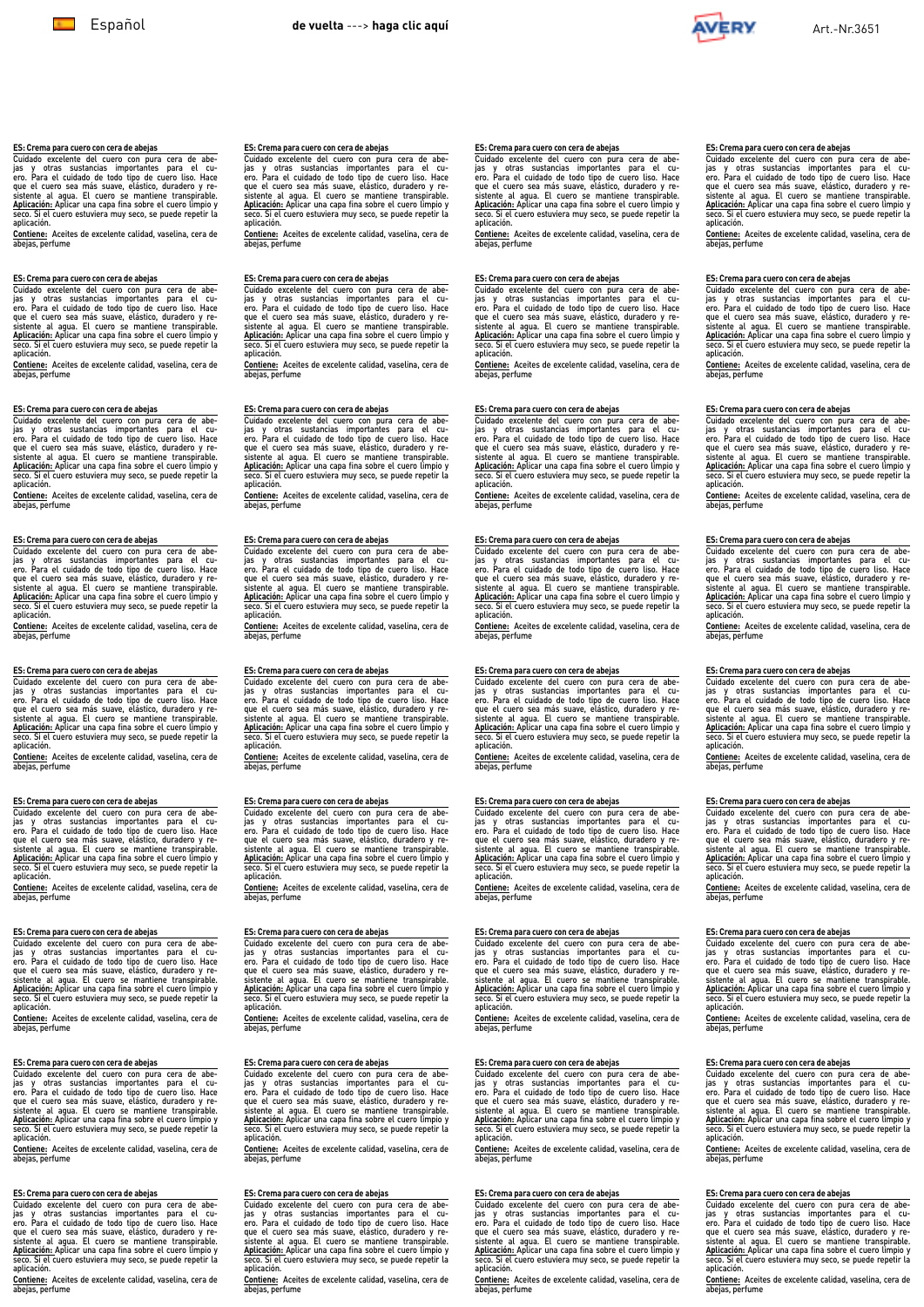<span id="page-4-0"></span>**IT: Balsamo per cuoio alla cera d'api**

**IT: Balsamo per cuoio alla cera d'api**

**IT: Balsamo per cuoio alla cera d'api**

**IT: Balsamo per cuoio alla cera d'api**

Prodotto di alta qualità per la cura del cuoio con pura

Prodotto di alta qualità per la cura del cuoio con pura<br>cera d'api e altre importanti sostanze nutritive per il<br>cuoio. Per la cura di tutti i tipi di pelle fiore. Rende il<br>cuoio morbido, elastico, idrorepellente e resisten

to sottile sul cuoio pulito e asciutto. Ripetere più vol-te l'operazione in caso di cuoio particolarmente secco. **Contiene:** Oli di alta qualità, vaselina, cera d'api, profumo

cera d'api e altre importanti sostanze nutritive per il<br>cuoio. Per la cura di tutti i tipi di pelle fiore. Rende il<br>cuoio morbido, elastico, idrorepellente e resistente. Il<br>cuoio resta traspirante. <u>Utilizzo:</u> Applicare un

Prodotto di alta qualità per la cura del cuoio con pura<br>cera d'api e altre importanti sostanze nutritve per li<br>cuoio. Per la cura di tutti i tipi di pelle fiore. Rende il<br>cuoio morbido, elastico, idrorepellente e resistent

te l'operazione in caso di cuoio particolarmente secco. **Contiene:** Oli di alta qualità, vaselina, cera d'api, profumo

cuoio. Per la cura di tutti i tipi di pelle fiore. Rende il cuoio morbido, elastico, idrorepellente e resistente. Il cuoio resta traspirante. **Utilizzo:** Applicare uno strato sottile sul cuoio pulito e asciutto. Ripetere più vol-te l'operazione in caso di cuoio particolarmente secco. **Contiene:** Oli di alta qualità, vaselina, cera d'api, profumo

Prodotto di alta qualità per la cura del cuoio con pura

cera d'api e altre importanti sostanze nutritive per il<br>cuoio. Per la cura di tutti i tipi di pelle fiore. Rende il<br>cuoio morbido, elastico, idrorepellente e resistente. Il<br>cuoio resta traspirante. <u>Utilizzo:</u> Applicare un

Prodotto di alta qualità per la cura del cuoio con pura<br>cera d'api e altre importanti sostanze nutritve per li<br>cuoio. Per la cura di tutti i tipi di pelle fiore. Rende il<br>cuoio morbido, elastico, idrorepellente e resistent

te l'operazione in caso di cuoio particolarmente secco. **Contiene:** Oli di alta qualità, vaselina, cera d'api, profumo

**Contiene:** Oli di alta qualità, vaselina, cera d'api, profumo

**IT: Balsamo per cuoio alla cera d'api**

**Contiene:** Oli di alta qualità, vaselina, cera d'api, profumo

**IT: Balsamo per cuoio alla cera d'api**

**IT: Balsamo per cuoio alla cera d'api**

**IT: Balsamo per cuoio alla cera d'api**

Prodotto di alta qualità per la cura del cuoio con pura cera d'api e altre importanti sostanze nutritive per il cuoio. Per la cura di tutti i tipi di pelle fiore. Rende il cuoio morbido, elastico, idrorepellente e resistente. Il cuoio resta traspirante. **Utilizzo:** Applicare uno strato sottile sul cuoio pulito e asciutto. Ripetere più vol-te l'operazione in caso di cuoio particolarmente secco. **Contiene:** Oli di alta qualità, vaselina, cera d'api, profumo

Prodotto di alta qualità per la cura del cuoio con pura

cera d'api e altre importanti sostanze nutritive per il<br>cuoio. Per la cura di tutti i tipi di pelle fiore. Rende il<br>cuoio morbido, elastico, idrorepellente e resistente. Il<br>cuoio resta traspirante. <u>Utilizzo:</u> Applicare un

Prodotto di alta qualità per la cura del cuoio con pura cera d'api e altre importanti sostanze nutritive per il<br>cuoio. Per la cura di tutti i tipi di pelle fiore. Rende il<br>cuoio morbido, elastico, idrorepellente e resistente. Il<br>cuoio resta traspirante. <u>Utilizzo</u>. Applicare un te l'operazione in caso di cuoio particolarmente secco. **Contiene:** Oli di alta qualità, vaselina, cera d'api, profumo

**Contiene:** Oli di alta qualità, vaselina, cera d'api, profumo

**IT: Balsamo per cuoio alla cera d'api**

**IT: Balsamo per cuoio alla cera d'api**

**IT: Balsamo per cuoio alla cera d'api**

**IT: Balsamo per cuoio alla cera d'api**

**IT: Balsamo per cuoio alla cera d'api**

**IT: Balsamo per cuoio alla cera d'api**

**IT: Balsamo per cuoio alla cera d'api**

Prodotto di alta qualità per la cura del cuoio con pura cera d'api e altre importanti sostanze nutritive per il<br>cuoio. Per la cura di tutti i tipi di pelle fiore. Rende il<br>cuoio morbido, elastico, idrorepellente e resistente. Il<br>cuoio resta traspirante. <u>Utilizzo:</u> Applicare un to sottile sul cuoio pulito e asciutto. Ripetere più vol-te l'operazione in caso di cuoio particolarmente secco. **Contiene:** Oli di alta qualità, vaselina, cera d'api, profumo

Prodotto di alta qualità per la cura del cuoio con pura cera d'api e altre importanti sostanze nutritive per il cuoio. Per la cura di tutti i tipi di pelle fiore. Rende il cuoio morbido, elastico, idrorepellente e resistente. Il cuoio resta traspirante. **Utilizzo:** Applicare uno stra-

Prodotto di alta qualità per la cura del cuoio con pura<br>cera d'api e altre importanti sostanze nutritve per il<br>cuoio. Per la cura di tutti i tipi di pelle fiore. Rende il<br>cuoio morbido, elastico, idrorepellente e resistent

te l'operazione in caso di cuoio particolarmente secco. **Contiene:** Oli di alta qualità, vaselina, cera d'api, profumo

Prodotto di alta qualità per la cura del cuoio con pura cera d'api e altre importanti sostanze nutritive per il cuoio. Per la cura di tutti i tipi di pelle fiore. Rende il cuoio morbido, elastico, idrorepellente e resistente. Il cuoio resta traspirante. **Utilizzo:** Applicare uno strato sottile sul cuoio pulito e asciutto. Ripetere più vol-te l'operazione in caso di cuoio particolarmente secco. **Contiene:** Oli di alta qualità, vaselina, cera d'api, profumo

Prodotto di alta qualità per la cura del cuoio con pura

cera d'api e altre importanti sostanze nutritive per il<br>cuoio. Per la cura di tutti i tipi di pelle fiore. Rende il<br>cuoio morbido, elastico, idrorepellente e resistente. Il<br>cuoio resta traspirante. <u>Utilizzo:</u> Applicare un

Prodotto di alta qualità per la cura del cuoio con pura<br>cera d'api e altre importanti sostanze nutritve per il<br>cuoio. Per la cura di tutti i tipi di pelle fiore. Rende il<br>cuoio morbido, elastico, idrorepellente e resistent

te l'operazione in caso di cuoio particolarmente secco. **Contiene:** Oli di alta qualità, vaselina, cera d'api, profumo

**Contiene:** Oli di alta qualità, vaselina, cera d'api, profumo

**IT: Balsamo per cuoio alla cera d'api**

Prodotto di alta qualità per la cura del cuoio con pura cera d'api e altre importanti sostanze nutritive per il cuoio. Per la cura di tutti i tipi di pelle fiore. Rende il cuoio morbido, elastico, idrorepellente e resistente. Il cuoio resta traspirante. **Utilizzo:** Applicare uno strato sottile sul cuoio pulito e asciutto. Ripetere più vol-te l'operazione in caso di cuoio particolarmente secco. **Contiene:** Oli di alta qualità, vaselina, cera d'api, profumo

Prodotto di alta qualità per la cura del cuoio con pura

cera d'api e altre importanti sostanze nutritive per il<br>cuoio. Per la cura di tutti i tipi di pelle fiore. Rende il<br>cuoio morbido, elastico, idrorepellente e resistente. Il<br>cuoio resta traspirante. <u>Utilizzo:</u> Applicare un

Prodotto di alta qualità per la cura del cuoio con pura cera d'api e altre importanti sostanze nutritive per il<br>cuoio. Per la cura di tutti i tipi di pelle fiore. Rende il<br>cuoio morbido, elastico, idrorepellente e resistente. Il<br>cuoio resta traspirante. <u>Utilizzo</u>: Applicare un te l'operazione in caso di cuoio particolarmente secco. **Contiene:** Oli di alta qualità, vaselina, cera d'api, profumo

**Contiene:** Oli di alta qualità, vaselina, cera d'api, profumo

**IT: Balsamo per cuoio alla cera d'api**

**IT: Balsamo per cuoio alla cera d'api**



### **IT: Balsamo per cuoio alla cera d'api**

Prodotto di alta qualità per la cura del cuoio con pura cera d'api e altre importanti sostanze nutritive per il cuoio. Per la cura di tutti i tipi di pelle fiore. Rende il cuoio morbido, elastico, idrorepellente e resistente. Il cuoio resta traspirante. **Utilizzo:** Applicare uno strato sottile sul cuoio pulito e asciutto. Ripetere più vol-te l'operazione in caso di cuoio particolarmente secco.

**Contiene:** Oli di alta qualità, vaselina, cera d'api, profumo

#### **IT: Balsamo per cuoio alla cera d'api**

Prodotto di alta qualità per la cura del cuoio con pura cera d'api e altre importanti sostanze nutritive per il<br>cuoio. Per la cura di tutti i tipi di pelle fiore. Rende il<br>cuoio morbido, elastico, idrorepellente e resistente. Il<br>cuoio resta traspirante. <u>Utilizzo:</u> Applicare un

**Contiene:** Oli di alta qualità, vaselina, cera d'api, profumo

### **IT: Balsamo per cuoio alla cera d'api**

Prodotto di alta qualità per la cura del cuoio con pura cera d'api e altre importanti sostanze nutritive per il<br>cuoio. Per la cura di tutti i tipi di pelle fiore. Rende il<br>cuoio morbido, elastico, idrorepellente e resistente. Il<br>cuoio resta traspirante. <u>Utilizzo:</u> Applicare un te l'operazione in caso di cuoio particolarmente secco.

**Contiene:** Oli di alta qualità, vaselina, cera d'api, profumo

### **IT: Balsamo per cuoio alla cera d'api**

Prodotto di alta qualità per la cura del cuoio con pura<br>cera d'api e altre importanti sostanze nutritive per il<br>cuoio. Per la cura di tutti i tipi di pelle fiore. Rende il<br>cuoio morbido, elastico, idrorepellente e resisten to sottile sul cuoio pulito e asciutto. Ripetere più vol-te l'operazione in caso di cuoio particolarmente secco.

**Contiene:** Oli di alta qualità, vaselina, cera d'api, profumo

## **IT: Balsamo per cuoio alla cera d'api**

Prodotto di alta qualità per la cura del cuoio con pura cera d'api e altre importanti sostanze nutritive per il<br>cuoio. Per la cura di tutti i tipi di pelle fiore. Rende il<br>cuoio morbido, elastico, idrorepellente e resistente. Il<br>cuoio resta traspirante. <u>Utilizzo:</u> Applicare un

**Contiene:** Oli di alta qualità, vaselina, cera d'api, profumo

#### **IT: Balsamo per cuoio alla cera d'api**

Prodotto di alta qualità per la cura del cuoio con pura<br>cera d'api e altre importanti sostanze nutritve per il<br>cuoio. Per la cura di tutti i tipi di pelle fiore. Rende il<br>cuoio morbido, elastico, idrorepellente e resistent te l'operazione in caso di cuoio particolarmente secco.

**Contiene:** Oli di alta qualità, vaselina, cera d'api, profumo

## **IT: Balsamo per cuoio alla cera d'api**

Prodotto di alta qualità per la cura del cuoio con pura cera d'api e altre importanti sostanze nutritive per il cuoio. Per la cura di tutti i tipi di pelle fiore. Rende il cuoio morbido, elastico, idrorepellente e resistente. Il cuoio resta traspirante. **Utilizzo:** Applicare uno strato sottile sul cuoio pulito e asciutto. Ripetere più vol-te l'operazione in caso di cuoio particolarmente secco.

**Contiene:** Oli di alta qualità, vaselina, cera d'api, profumo

### **IT: Balsamo per cuoio alla cera d'api**

Prodotto di alta qualità per la cura del cuoio con pura cera d'api e altre importanti sostanze nutritive per il<br>cuoio. Per la cura di tutti i tipi di pelle fiore. Rende il<br>cuoio morbido, elastico, idrorepellente e resistente. Il<br>cuoio resta traspirante. <u>Utilizzo:</u> Applicare un

**Contiene:** Oli di alta qualità, vaselina, cera d'api, profumo

# **IT: Balsamo per cuoio alla cera d'api**

Prodotto di alta qualità per la cura del cuoio con pura<br>cera d'api e altre importanti sostanze nutritive per il<br>cuoio. Per la cura di tutti i tipi di pelle fiore. Rende il<br>cuoio morbido, elastico, idrorepellente e resisten te l'operazione in caso di cuoio particolarmente secco.

### **IT: Balsamo per cuoio alla cera d'api**

Prodotto di alta qualità per la cura del cuoio con pura cera d'api e altre importanti sostanze nutritive per il cuoio. Per la cura di tutti i tipi di pelle fiore. Rende il cuoio morbido, elastico, idrorepellente e resistente. Il cuoio resta traspirante. **Utilizzo:** Applicare uno strato sottile sul cuoio pulito e asciutto. Ripetere più vol-te l'operazione in caso di cuoio particolarmente secco.

**Contiene:** Oli di alta qualità, vaselina, cera d'api, profumo

#### **IT: Balsamo per cuoio alla cera d'api**

Prodotto di alta qualità per la cura del cuoio con pura cera d'api e altre importanti sostanze nutritive per il<br>cuoio. Per la cura di tutti i tipi di pelle fiore. Rende il<br>cuoio morbido, elastico, idrorepellente e resistente. Il<br>cuoio resta traspirante. <u>Utilizzo:</u> Applicare un

**Contiene:** Oli di alta qualità, vaselina, cera d'api, profumo

### **IT: Balsamo per cuoio alla cera d'api**

Prodotto di alta qualità per la cura del cuoio con pura cera d'api e altre importanti sostanze nutritive per il<br>cuoio. Per la cura di tutti i tipi di pelle fiore. Rende il<br>cuoio morbido, elastico, idrorepellente e resistente. Il<br>cuoio resta traspirante. <u>Utilizzo</u>: Applicare un te l'operazione in caso di cuoio particolarmente secco.

**Contiene:** Oli di alta qualità, vaselina, cera d'api, profumo

### **IT: Balsamo per cuoio alla cera d'api**

Prodotto di alta qualità per la cura del cuoio con pura<br>cera d'api e altre importanti sostanze nutritive per il<br>cuoio. Per la cura di tutti i tipi di pelle fiore. Rende il<br>cuoio morbido, elastico, idrorepellente e resisten to sottile sul cuoio pulito e asciutto. Ripetere più vol-te l'operazione in caso di cuoio particolarmente secco.

**Contiene:** Oli di alta qualità, vaselina, cera d'api, profumo

Prodotto di alta qualità per la cura del cuoio con pura<br>cera d'api e altre importanti sostanze nutritve per li<br>cuoio. Per la cura di tutti i tipi di pelle fiore. Rende il<br>cuoio morbido, elastico, idrorepellente e resistent

Prodotto di alta qualità per la cura del cuoio con pura<br>cera d'api e altre importanti sostanze nutritive per il<br>cuoio. Per la cura di tutti i tipi di pelle fiore. Rende il<br>cuoio morbido, elastico, idrorepellente e resisten

Prodotto di alta qualità per la cura del cuoio con pura cera d'api e altre importanti sostanze nutritive per il<br>cuoio. Per la cura di tutti i tipi di pelle fiore. Rende il<br>cuoio morbido, elastico, idrorepellente e resistente. Il<br>cuoio resta traspirante. <u>Utilizzo:</u> Applicare un

## **IT: Balsamo per cuoio alla cera d'api**

Prodotto di alta qualità per la cura del cuoio con pura<br>cera d'api e altre importanti sostanze nutritve per li<br>cuoio. Per la cura di tutti i tipi di pelle fiore. Rende il<br>cuoio morbido, elastico, idrorepellente e resistent te l'operazione in caso di cuoio particolarmente secco.

#### Prodotto di alta qualità per la cura del cuoio con pura cera d'api e altre importanti sostanze nutritive per il

to sottile sul cuoio pulito e asciutto. Ripetere più vol-te l'operazione in caso di cuoio particolarmente secco.

# **Contiene:** Oli di alta qualità, vaselina, cera d'api, profumo

# to sottile sul cuoio pulito e asciutto. Ripetere più vol-te l'operazione in caso di cuoio particolarmente secco. **Contiene:** Oli di alta qualità, vaselina, cera d'api, profumo

## **IT: Balsamo per cuoio alla cera d'api**

Prodotto di alta qualità per la cura del cuoio con pura cera d'api e altre importanti sostanze nutritive per il<br>cuoio. Per la cura di tutti i tipi di pelle fiore. Rende il<br>cuoio morbido, elastico, idrorepellente e resistente. Il<br>cuoio resta traspirante. <u>Utilizzo:</u> Applicare un

**Contiene:** Oli di alta qualità, vaselina, cera d'api, profumo

#### **IT: Balsamo per cuoio alla cera d'api**

te l'operazione in caso di cuoio particolarmente secco.

**Contiene:** Oli di alta qualità, vaselina, cera d'api, profumo

## **IT: Balsamo per cuoio alla cera d'api**

**Contiene:** Oli di alta qualità, vaselina, cera d'api, profumo

## **IT: Balsamo per cuoio alla cera d'api**

**Contiene:** Oli di alta qualità, vaselina, cera d'api, profumo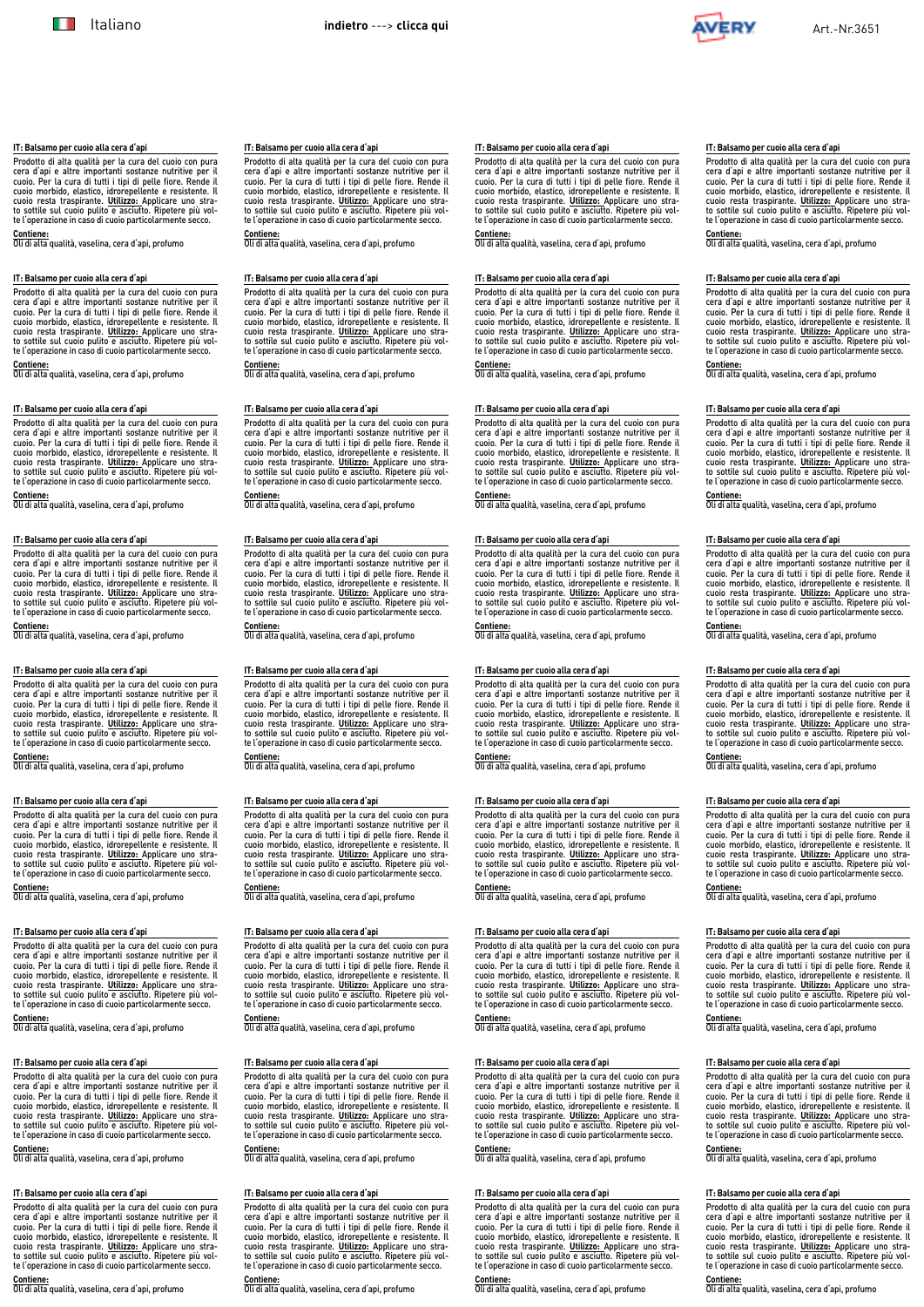

### <span id="page-5-0"></span>**NL: Lederbalsem met echte bijenwas**

Hoogwaardige lederverzorging met echte bijenwas en andere voor belangrijke lederen stoffen. Voor de verzorging van alle soorten glad leer. Maakt het leer zacht,<br>soepel, waterdicht en duurzaam. Het leer blijft ade-<br>mend. <u>Gebruik:</u> dun aanbrengen op het gereinigde, droge leer. Als het leer erg droog is, kan het proces meerde-re malen worden herhaald.

### **Bevat:**

hoogwaardige oliën, vaseline, bijenwas, parfum

#### **NL: Lederbalsem met echte bijenwas**

Hoogwaardige lederverzorging met echte bijenwas en andere voor belangrijke lederen stoffen. Voor de ver-<br>zorging van alle soorten glad leer. Maakt het leer zacht,<br>soepel, waterdicht en duurzaam. Het leer blijft ade-<br>mend. <u>Gebruik:</u> dun aanbrengen op het gereinigde, dro-<br>g

**Bevat:** hoogwaardige oliën, vaseline, bijenwas, parfum

#### **NL: Lederbalsem met echte bijenwas**

Hoogwaardige lederverzorging met echte bijenwas en<br>andere voor belangrijke lederen stoffen. Voor de ver-<br>zorging van alle soorten glad leer. Maakt het leer zacht,<br>soepel, waterdicht en duurzaam. Het leer blijft ade-<br>mend.

**Bevat:** hoogwaardige oliën, vaseline, bijenwas, parfum

### **NL: Lederbalsem met echte bijenwas**

Hoogwaardige lederverzorging met echte bijenwas en<br>andere voor belangrijke lederen stoffen. Voor de ver-<br>zorging van alle soorten glad leer. Maakt het leer zacht,<br>soepel, waterdicht en duurzaam. Het leer blijft ade-<br>mend. ge leer. Als het leer erg droog is, kan het proces meerde-re malen worden herhaald.

#### **Bevat:**

hoogwaardige oliën, vaseline, bijenwas, parfum

## **NL: Lederbalsem met echte bijenwas**

Hoogwaardige lederverzorging met echte bijenwas en andere voor belangrijke lederen stoffen. Voor de ver-<br>zorging van alle soorten glad leer. Maakt het leer zacht,<br>soepel, waterdicht en duurzaam. Het leer blijft ade-<br>mend. <u>Gebruik:</u> dun aanbrengen op het gereinigde, dro-<br>g

**Bevat:** hoogwaardige oliën, vaseline, bijenwas, parfum

#### **NL: Lederbalsem met echte bijenwas**

Hoogwaardige lederverzorging met echte bijenwas en<br>andere voor belangrijke lederen stoffen. Voor de ver-<br>zorging van alle soorten glad leer. Maakt het leer zacht,<br>soepel, waterdicht en duurzaam. Het leer blijft ade-<br>mend.

**Bevat:** hoogwaardige oliën, vaseline, bijenwas, parfum

### **NL: Lederbalsem met echte bijenwas**

Hoogwaardige lederverzorging met echte bijenwas en andere voor belangrijke lederen stoffen. Voor de verzorging van alle soorten glad leer. Maakt het leer zacht,<br>soepel, waterdicht en duurzaam. Het leer blijft ade-<br>mend. <u>Gebruik:</u> dun aanbrengen op het gereinigde, droge leer. Als het leer erg droog is, kan het proces meerde-re malen worden herhaald.

**Bevat:** hoogwaardige oliën, vaseline, bijenwas, parfum

### **NL: Lederbalsem met echte bijenwas**

Hoogwaardige lederverzorging met echte bijenwas en andere voor belangrijke lederen stoffen. Voor de ver-<br>zorging van alle soorten glad leer. Maakt het leer zacht,<br>soepel, waterdicht en duurzaam. Het leer blijft ade-<br>mend. <u>Gebruik:</u> dun aanbrengen op het gereinigde, dro-<br>g

**Bevat:** hoogwaardige oliën, vaseline, bijenwas, parfum

## **NL: Lederbalsem met echte bijenwas**

Hoogwaardige lederverzorging met echte bijenwas en<br>andere voor belangrijke lederen stoffen. Voor de ver-<br>zorging van alle soorten glad leer. Maakt het leer zacht,<br>soepel, waterdicht en duurzaam. Het leer blijft ade-<br>mend.

# **Bevat:** hoogwaardige oliën, vaseline, bijenwas, parfum

**NL: Lederbalsem met echte bijenwas**

Hoogwaardige lederverzorging met echte bijenwas en andere voor belangrijke lederen stoffen. Voor de verzorging van alle soorten glad leer. Maakt het leer zacht,<br>soepel, waterdicht en duurzaam. Het leer blijft ade-<br>mend. <u>Gebruik:</u> dun aanbrengen op het gereinigde, droge leer. Als het leer erg droog is, kan het proces meerde-re malen worden herhaald.

## **Bevat:**

hoogwaardige oliën, vaseline, bijenwas, parfum

#### **NL: Lederbalsem met echte bijenwas**

Hoogwaardige lederverzorging met echte bijenwas en andere voor belangrijke lederen stoffen. Voor de ver-<br>zorging van alle soorten glad leer. Maakt het leer zacht,<br>soepel, waterdicht en duurzaam. Het leer blijft ade-<br>mend. <u>Gebruik:</u> dun aanbrengen op het gereinigde, dro-<br>g

**Bevat:** hoogwaardige oliën, vaseline, bijenwas, parfum

#### **NL: Lederbalsem met echte bijenwas**

Hoogwaardige lederverzorging met echte bijenwas en<br>andere voor belangrijke lederen stoffen. Voor de ver-<br>zorging van alle soorten glad leer. Maakt het leer zacht,<br>soepel, waterdicht en duurzaam. Het leer blijft ade-<br>mend<u>.</u> re malen worden herhaald.

**Bevat:** hoogwaardige oliën, vaseline, bijenwas, parfum

### **NL: Lederbalsem met echte bijenwas**

Hoogwaardige lederverzorging met echte bijenwas en<br>andere voor belangrijke lederen stoffen. Voor de ver-<br>zorging van alle soorten glad leer. Maakt het leer zacht,<br>soepel, waterdicht en duurzaam. Het leer blijft ade-<br>mend. ge leer. Als het leer erg droog is, kan het proces meerde-re malen worden herhaald.

**Bevat:** hoogwaardige oliën, vaseline, bijenwas, parfum

## **NL: Lederbalsem met echte bijenwas**

Hoogwaardige lederverzorging met echte bijenwas en andere voor belangrijke lederen stoffen. Voor de ver-<br>zorging van alle soorten glad leer. Maakt het leer zacht,<br>soepel, waterdicht en duurzaam. Het leer blijft ade-<br>mend. <u>Gebruik:</u> dun aanbrengen op het gereinigde, dro-<br>g

**Bevat:** hoogwaardige oliën, vaseline, bijenwas, parfum

#### **NL: Lederbalsem met echte bijenwas**

Hoogwaardige lederverzorging met echte bijenwas en<br>andere voor belangrijke lederen stoffen. Voor de ver-<br>zorging van alle soorten glad leer. Maakt het leer zacht,<br>soepel, waterdicht en duurzaam. Het leer blijft ade-<br>mend<u>.</u> re malen worden herhaald.

**Bevat:** hoogwaardige oliën, vaseline, bijenwas, parfum

### **NL: Lederbalsem met echte bijenwas**

Hoogwaardige lederverzorging met echte bijenwas en andere voor belangrijke lederen stoffen. Voor de verzorging van alle soorten glad leer. Maakt het leer zacht,<br>soepel, waterdicht en duurzaam. Het leer blijft ade-<br>mend. <u>Gebruik:</u> dun aanbrengen op het gereinigde, droge leer. Als het leer erg droog is, kan het proces meerde-re malen worden herhaald.

**Bevat:** hoogwaardige oliën, vaseline, bijenwas, parfum

### **NL: Lederbalsem met echte bijenwas**

Hoogwaardige lederverzorging met echte bijenwas en andere voor belangrijke lederen stoffen. Voor de ver-<br>zorging van alle soorten glad leer. Maakt het leer zacht,<br>soepel, waterdicht en duurzaam. Het leer blijft ade-<br>mend. <u>Gebruik:</u> dun aanbrengen op het gereinigde, dro-<br>g **Bevat:**

hoogwaardige oliën, vaseline, bijenwas, parfum

## **NL: Lederbalsem met echte bijenwas**

Hoogwaardige lederverzorging met echte bijenwas en<br>andere voor belangrijke lederen stoffen. Voor de ver-<br>zorging van alle soorten glad leer. Maakt het leer zacht,<br>soepel, waterdicht en duurzaam. Het leer blijft ade-<br>mend<u>.</u> re malen worden herhaald.

**Bevat:** <u>------</u><br>oogwaardige oliën, vaseline, bijenwas, parfum

### **NL: Lederbalsem met echte bijenwas**

Hoogwaardige lederverzorging met echte bijenwas en andere voor belangrijke lederen stoffen. Voor de verzorging van alle soorten glad leer. Maakt het leer zacht, soepel, waterdicht en duurzaam. Het leer blijft ade-mend. **Gebruik:** dun aanbrengen op het gereinigde, droge leer. Als het leer erg droog is, kan het proces meerde-re malen worden herhaald.

**Bevat:** hoogwaardige oliën, vaseline, bijenwas, parfum

### **NL: Lederbalsem met echte bijenwas**

Hoogwaardige lederverzorging met echte bijenwas en andere voor belangrijke lederen stoffen. Voor de ver-<br>zorging van alle soorten glad leer. Maakt het leer zacht,<br>soepel, waterdicht en duurzaam. Het leer blijft ade-<br>mend. <u>Gebruik:</u> dun aanbrengen op het gereinigde, dro-<br>g

**Bevat:** hoogwaardige oliën, vaseline, bijenwas, parfum

#### **NL: Lederbalsem met echte bijenwas**

Hoogwaardige lederverzorging met echte bijenwas en<br>andere voor belangrijke lederen stoffen. Voor de ver-<br>zorging van alle soorten glad leer. Maakt het leer zacht,<br>soepel, waterdicht en duurzaam. Het leer blijft ade-<br>mend.

**Bevat:** hoogwaardige oliën, vaseline, bijenwas, parfum

### **NL: Lederbalsem met echte bijenwas**

Hoogwaardige lederverzorging met echte bijenwas en<br>andere voor belangrijke lederen stoffen. Voor de ver-<br>zorging van alle soorten glad leer. Maakt het leer zacht,<br>soepel, waterdicht en duurzaam. Het leer blijft ade-<br>mend. ge leer. Als het leer erg droog is, kan het proces meerde-re malen worden herhaald.

### **Bevat:**

hoogwaardige oliën, vaseline, bijenwas, parfum

## **NL: Lederbalsem met echte bijenwas**

Hoogwaardige lederverzorging met echte bijenwas en andere voor belangrijke lederen stoffen. Voor de ver-<br>zorging van alle soorten glad leer. Maakt het leer zacht,<br>soepel, waterdicht en duurzaam. Het leer blijft ade-<br>mend. <u>Gebruik:</u> dun aanbrengen op het gereinigde, dro-<br>g

**Bevat:** hoogwaardige oliën, vaseline, bijenwas, parfum

#### **NL: Lederbalsem met echte bijenwas**

Hoogwaardige lederverzorging met echte bijenwas en<br>andere voor belangrijke lederen stoffen. Voor de ver-<br>zorging van alle soorten glad leer. Maakt het leer zacht,<br>soepel, waterdicht en duurzaam. Het leer blijft ade-<br>mend.

**Bevat:** hoogwaardige oliën, vaseline, bijenwas, parfum

## **NL: Lederbalsem met echte bijenwas**

Hoogwaardige lederverzorging met echte bijenwas en andere voor belangrijke lederen stoffen. Voor de verzorging van alle soorten glad leer. Maakt het leer zacht, soepel, waterdicht en duurzaam. Het leer blijft ade-mend. **Gebruik:** dun aanbrengen op het gereinigde, droge leer. Als het leer erg droog is, kan het proces meerde-re malen worden herhaald.

**Bevat:** hoogwaardige oliën, vaseline, bijenwas, parfum

### **NL: Lederbalsem met echte bijenwas**

Hoogwaardige lederverzorging met echte bijenwas en andere voor belangrijke lederen stoffen. Voor de ver-<br>zorging van alle soorten glad leer. Maakt het leer zacht,<br>soepel, waterdicht en duurzaam. Het leer blijft ade-<br>mend. <u>Gebruik:</u> dun aanbrengen op het gereinigde, dro-<br>g

**Bevat:** hoogwaardige oliën, vaseline, bijenwas, parfum

## **NL: Lederbalsem met echte bijenwas**

Hoogwaardige lederverzorging met echte bijenwas en<br>andere voor belangrijke lederen stoffen. Voor de ver-<br>zorging van alle soorten glad leer. Maakt het leer zacht,<br>soepel, waterdicht en duurzaam. Het leer blijft ade-<br>mend.

**Bevat:** hoogwaardige oliën, vaseline, bijenwas, parfum

### **NL: Lederbalsem met echte bijenwas**

Hoogwaardige lederverzorging met echte bijenwas en andere voor belangrijke lederen stoffen. Voor de verzorging van alle soorten glad leer. Maakt het leer zacht, soepel, waterdicht en duurzaam. Het leer blijft ade-mend. **Gebruik:** dun aanbrengen op het gereinigde, droge leer. Als het leer erg droog is, kan het proces meerde-re malen worden herhaald.

### **Bevat:**

hoogwaardige oliën, vaseline, bijenwas, parfum

#### **NL: Lederbalsem met echte bijenwas**

**NL: Lederbalsem met echte bijenwas**

**Bevat:**

**Bevat:**

Hoogwaardige lederverzorging met echte bijenwas en

Hoogwaardige lederverzorging met echte bijenwas en<br>andere voor belangrijke lederen stoffen. Voor de ver-<br>zorging van alle soorten glad leer. Maakt het leer zacht,<br>soepel, waterdicht en duurzaam. Het leer blijft ade-<br>mend.

ge leer. Als het leer erg droog is, kan het proces meerde-re malen worden herhaald.

hoogwaardige oliën, vaseline, bijenwas, parfum

andere voor belangrijke lederen stoffen. Voor de ver-<br>zorging van alle soorten glad leer. Maakt het leer zacht,<br>soepel, waterdicht en duurzaam. Het leer blijft ade-<br>mend. <u>Gebruik:</u> dun aanbrengen op het gereinigde, dro-<br>g

Hoogwaardige lederverzorging met echte bijenwas en<br>andere voor belangrijke lederen stoffen. Voor de ver-<br>zorging van alle soorten glad leer. Maakt het leer zacht,<br>soepel, waterdicht en duurzaam. Het leer blijft ade-<br>mend.

Hoogwaardige lederverzorging met echte bijenwas en andere voor belangrijke lederen stoffen. Voor de verzorging van alle soorten glad leer. Maakt het leer zacht, soepel, waterdicht en duurzaam. Het leer blijft ade-mend. **Gebruik:** dun aanbrengen op het gereinigde, droge leer. Als het leer erg droog is, kan het proces meerde-re malen worden herhaald. **Bevat:** hoogwaardige oliën, vaseline, bijenwas, parfum

Hoogwaardige lederverzorging met echte bijenwas en

andere voor belangrijke lederen stoffen. Voor de ver-<br>zorging van alle soorten glad leer. Maakt het leer zacht,<br>soepel, waterdicht en duurzaam. Het leer blijft ade-<br>mend. <u>Gebruik:</u> dun aanbrengen op het gereinigde, dro-<br>g

Hoogwaardige lederverzorging met echte bijenwas en<br>andere voor belangrijke lederen stoffen. Voor de ver-<br>zorging van alle soorten glad leer. Maakt het leer zacht,<br>soepel, waterdicht en duurzaam. Het leer blijft ade-<br>mend.

hoogwaardige oliën, vaseline, bijenwas, parfum

hoogwaardige oliën, vaseline, bijenwas, parfum

**NL: Lederbalsem met echte bijenwas**

re malen worden herhaald.

hoogwaardige oliën, vaseline, bijenwas, parfum

**Bevat:** hoogwaardige oliën, vaseline, bijenwas, parfum

**NL: Lederbalsem met echte bijenwas**

**NL: Lederbalsem met echte bijenwas**

**Bevat:**

**Bevat:**

**NL: Lederbalsem met echte bijenwas**

re malen worden herhaald.

Hoogwaardige lederverzorging met echte bijenwas en andere voor belangrijke lederen stoffen. Voor de ver-<br>zorging van alle soorten glad leer. Maakt het leer zacht,<br>soepel, waterdicht en duurzaam. Het leer blijft ade-<br>mend. <u>Gebruik:</u> dun aanbrengen op het gereinigde, dro-<br>g

Hoogwaardige lederverzorging met echte bijenwas en<br>andere voor belangrijke lederen stoffen. Voor de ver-<br>zorging van alle soorten glad leer. Maakt het leer zacht,<br>soepel, waterdicht en duurzaam. Het leer blijft ade-<br>mend.

**Bevat:** hoogwaardige oliën, vaseline, bijenwas, parfum

**Bevat:** hoogwaardige oliën, vaseline, bijenwas, parfum

**NL: Lederbalsem met echte bijenwas**

**NL: Lederbalsem met echte bijenwas**

re malen worden herhaald.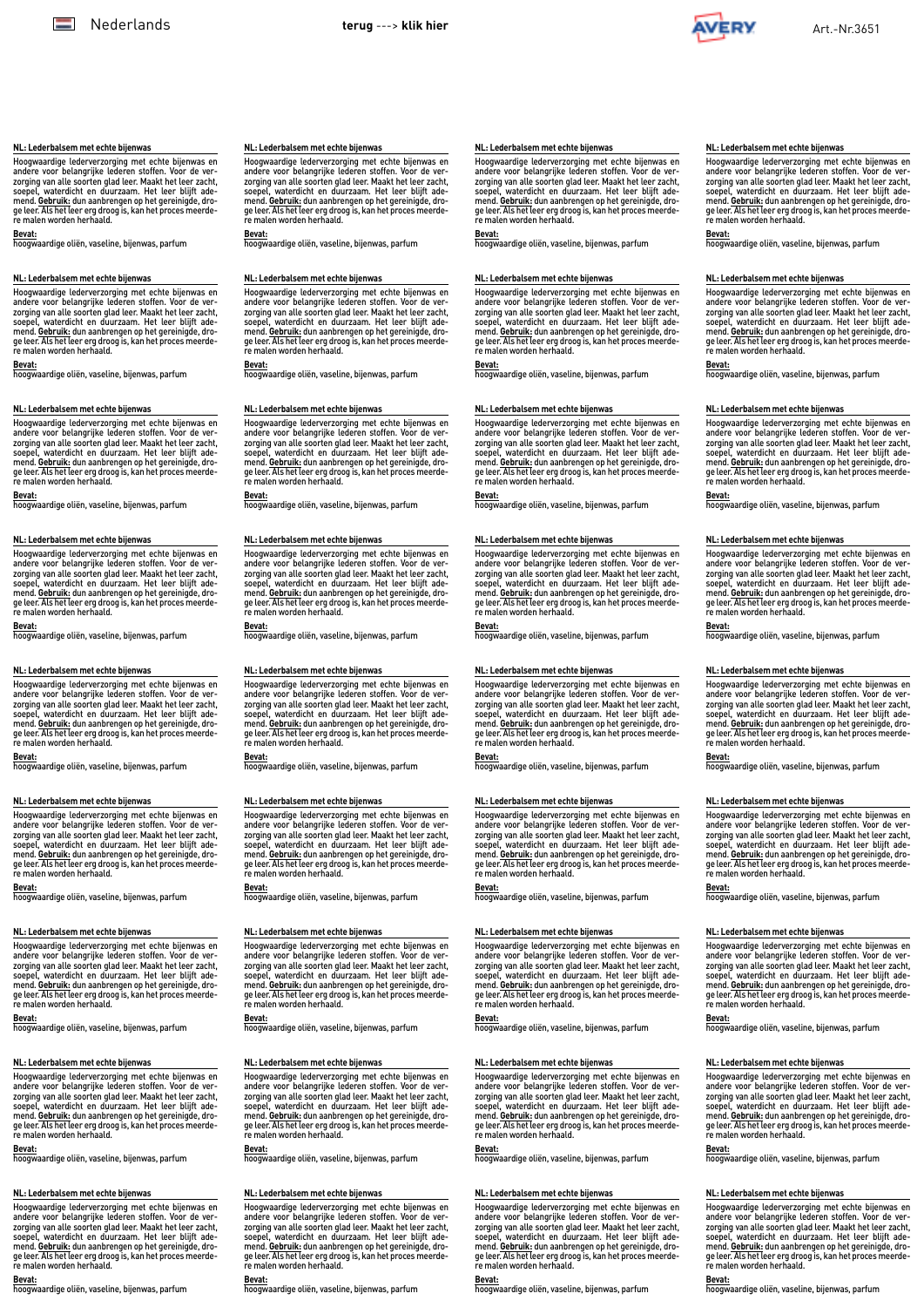

**DK: Læderbalsam med ægte bivoks** 

sen gentages flere gange.

sen gentages flere gange.

sen gentages flere gange.

sen gentages flere gange.

sen gentages flere gange.

sen gentages flere gange.

sen gentages flere gange. **Indeholder:**

sen gentages flere gange.

sen gentages flere gange.

Højkvalitets læderpleje med ægte bivoks og andre vigtige stoffer til læder. Til pleje af alle typer glat læder. Gør læderet blødt, smidigt, vandtæt og slidstærkt. Læderet kan stadig ånde. **Anvendelse:** Påføres i et tyndt lag på rent, tørt læder. Hvis læderet er meget tørt, kan proces-

Højkvalitets læderpleje med ægte bivoks og andre vigtige stoffer til læder. Til pleje af alle typer glat læder. Gør læderet blødt, smidigt, vandtæt og slidstærkt. Læderet kan stadig ånde. **Anvendelse:** Påføres i et tyndt lag på rent, tørt læder. Hvis læderet er meget tørt, kan proces-

Højkvalitets læderpleje med ægte bivoks og andre vigti-<br>ge stoffer til læder. Til pleje af alle typer glat læder. Gør<br>læderet blødt, smidigt, vandæt og slidstærkt. Læderet<br>kan stadig ånde. <u>Anvendelse:</u> Påføres i et tyndt

Højkvalitets læderpleje med ægte bivoks og andre vigti-ge stoffer til læder. Til pleje af alle typer glat læder. Gør læderet blødt, smidigt, vandtæt og slidstærkt. Læderet kan stadig ånde. **Anvendelse:** Påføres i et tyndt lag på rent, tørt læder. Hvis læderet er meget tørt, kan proces-

Højkvalitets læderpleje med ægte bivoks og andre vigtige stoffer til læder. Til pleje af alle typer glat læder. Gør læderet blødt, smidigt, vandtæt og slidstærkt. Læderet kan stadig ånde. **Anvendelse:** Påføres i et tyndt lag på rent, tørt læder. Hvis læderet er meget tørt, kan proces-

Højkvalitets læderpleje med ægte bivoks og andre vigtige stoffer til læder. Til pleje af alle typer glat læder. Gør læderet blødt, smidigt, vandtæt og slidstærkt. Læderet kan stadig ånde. **Anvendelse:** Påføres i et tyndt lag på rent, tørt læder. Hvis læderet er meget tørt, kan proces-

Højkvalitets læderpleje med ægte bivoks og andre vigti-ge stoffer til læder. Til pleje af alle typer glat læder. Gør læderet blødt, smidigt, vandtæt og slidstærkt. Læderet kan stadig ånde. **Anvendelse:** Påføres i et tyndt lag på rent, tørt læder. Hvis læderet er meget tørt, kan proces-

Højkvalitets læderpleje med ægte bivoks og andre vigti-ge stoffer til læder. Til pleje af alle typer glat læder. Gør læderet blødt, smidigt, vandtæt og slidstærkt. Læderet kan stadig ånde. **Anvendelse:** Påføres i et tyndt lag på rent, tørt læder. Hvis læderet er meget tørt, kan proces-

Højkvalitets læderpleje med ægte bivoks og andre vigti-ge stoffer til læder. Til pleje af alle typer glat læder. Gør læderet blødt, smidigt, vandtæt og slidstærkt. Læderet kan stadig ånde. **Anvendelse:** Påføres i et tyndt lag på rent, tørt læder. Hvis læderet er meget tørt, kan proc

**Indeholder:** Olier af høj kvalitet, vaseline, bivoks, parfume

**Indeholder:** Olier af høj kvalitet, vaseline, bivoks, parfume

**Indeholder:** Olier af høj kvalitet, vaseline, bivoks, parfume

**Indeholder:** Olier af høj kvalitet, vaseline, bivoks, parfume

**Indeholder:** Olier af høj kvalitet, vaseline, bivoks, parfume

**Indeholder:** Olier af høj kvalitet, vaseline, bivoks, parfume

Olier af høj kvalitet, vaseline, bivoks, parfume

**Indeholder:** Olier af høj kvalitet, vaseline, bivoks, parfume

**Indeholder:** Olier af høj kvalitet, vaseline, bivoks, parfume

**DK: Læderbalsam med ægte bivoks** 

**DK: Læderbalsam med ægte bivoks** 

**DK: Læderbalsam med ægte bivoks** 

**DK: Læderbalsam med ægte bivoks** 

**DK: Læderbalsam med ægte bivoks** 

**DK: Læderbalsam med ægte bivoks** 

**DK: Læderbalsam med ægte bivoks** 

**DK: Læderbalsam med ægte bivoks** 

### <span id="page-6-0"></span>**DK: Læderbalsam med ægte bivoks**

Højkvalitets læderpleje med ægte bivoks og andre vigtige stoffer til læder. Til pleje af alle typer glat læder. Gør læderet blødt, smidigt, vandtæt og slidstærkt. Læderet kan stadig ånde. **Anvendelse:** Påføres i et tyndt lag på rent, tørt læder. Hvis læderet er meget tørt, kan processen gentages flere gange.

**Indeholder:** Olier af høj kvalitet, vaseline, bivoks, parfume

## **DK: Læderbalsam med ægte bivoks**

Højkvalitets læderpleje med ægte bivoks og andre vigtige stoffer til læder. Til pleje af alle typer glat læder. Gør læderet blødt, smidigt, vandtæt og slidstærkt. Læderet kan stadig ånde. **Anvendelse:** Påføres i et tyndt lag på rent, tørt læder. Hvis læderet er meget tørt, kan processen gentages flere gange.

**Indeholder:** Olier af høj kvalitet, vaseline, bivoks, parfume

#### **DK: Læderbalsam med ægte bivoks**

Højkvalitets læderpleje med ægte bivoks og andre vigti-ge stoffer til læder. Til pleje af alle typer glat læder. Gør læderet blødt, smidigt, vandtæt og slidstærkt. Læderet<br>kan stadig ånde. <u>Anvendelse:</u> Påføres i et tyndt lag på<br>rent, tørt læder. Hvis læderet er meget tørt, kan processen gentages flere gange.

**Indeholder:** Olier af høj kvalitet, vaseline, bivoks, parfume

### **DK: Læderbalsam med ægte bivoks**

Højkvalitets læderpleje med ægte bivoks og andre vigti-ge stoffer til læder. Til pleje af alle typer glat læder. Gør læderet blødt, smidigt, vandtæt og slidstærkt. Læderet kan stadig ånde. **Anvendelse:** Påføres i et tyndt lag på rent, tørt læder. Hvis læderet er meget tørt, kan processen gentages flere gange.

**Indeholder:** Olier af høj kvalitet, vaseline, bivoks, parfume

## **DK: Læderbalsam med ægte bivoks**

Højkvalitets læderpleje med ægte bivoks og andre vigtige stoffer til læder. Til pleje af alle typer glat læder. Gør læderet blødt, smidigt, vandtæt og slidstærkt. Læderet kan stadig ånde. **Anvendelse:** Påføres i et tyndt lag på rent, tørt læder. Hvis læderet er meget tørt, kan processen gentages flere gange.

**Indeholder:** Olier af høj kvalitet, vaseline, bivoks, parfume

### **DK: Læderbalsam med ægte bivoks**

Højkvalitets læderpleje med ægte bivoks og andre vigtige stoffer til læder. Til pleje af alle typer glat læder. Gør læderet blødt, smidigt, vandtæt og slidstærkt. Læderet kan stadig ånde. **Anvendelse:** Påføres i et tyndt lag på rent, tørt læder. Hvis læderet er meget tørt, kan processen gentages flere gange.

**Indeholder:** Olier af høj kvalitet, vaseline, bivoks, parfume

## **DK: Læderbalsam med ægte bivoks**

Højkvalitets læderpleje med ægte bivoks og andre vigtige stoffer til læder. Til pleje af alle typer glat læder. Gør læderet blødt, smidigt, vandtæt og slidstærkt. Læderet kan stadig ånde. **Anvendelse:** Påføres i et tyndt lag på rent, tørt læder. Hvis læderet er meget tørt, kan processen gentages flere gange.

### **Indeholder:**

**Olier af høj kvalitet, vaseline, bivoks, parfume** 

### **DK: Læderbalsam med ægte bivoks**

Højkvalitets læderpleje med ægte bivoks og andre vigtige stoffer til læder. Til pleje af alle typer glat læder. Gør læderet blødt, smidigt, vandtæt og slidstærkt. Læderet<br>kan stadig ånde. <u>Anvendelse:</u> Påføres i et tyndt lag på<br>rent, tørt læder. Hvis læderet er meget tørt, kan processen gentages flere gange.

**Indeholder:** Olier af høj kvalitet, vaseline, bivoks, parfume

## **DK: Læderbalsam med ægte bivoks**

Højkvalitets læderpleje med ægte bivoks og andre vigti-<br>ge stoffer til læder. Til pleje af alle typer glat læder. Gør<br>læderet blødt, smidigt, vandtæt og slidstærkt. Læderet<br>kan stadig ånde. Anvendelse: Påføres i et tyndt l rent, tørt læder. Hvis læderet er meget tørt, kan processen gentages flere gange.

**Indeholder:** Olier af høj kvalitet, vaseline, bivoks, parfume

## **DK: Læderbalsam med ægte bivoks**

Højkvalitets læderpleje med ægte bivoks og andre vigtige stoffer til læder. Til pleje af alle typer glat læder. Gør læderet blødt, smidigt, vandtæt og slidstærkt. Læderet<br>kan stadig ånde. <u>Anvendelse:</u> Påføres i et tyndt lag på<br>rent, tørt læder. Hvis læderet er meget tørt, kan processen gentages flere gange.

**Indeholder:** Olier af høj kvalitet, vaseline, bivoks, parfume

## **DK: Læderbalsam med ægte bivoks**

Højkvalitets læderpleje med ægte bivoks og andre vigtige stoffer til læder. Til pleje af alle typer glat læder. Gør læderet blødt, smidigt, vandtæt og slidstærkt. Læderet kan stadig ånde. **Anvendelse:** Påføres i et tyndt lag på rent, tørt læder. Hvis læderet er meget tørt, kan processen gentages flere gange.

**Indeholder:** Olier af høj kvalitet, vaseline, bivoks, parfume

#### **DK: Læderbalsam med ægte bivoks**

Højkvalitets læderpleje med ægte bivoks og andre vigti-<br>ge stoffer til læder. Til pleje af alle typer glat læder. Gør<br>læderet blødt, smidigt, vandræt og slidstærkt. Læderet<br>kan stadig ånde. <u>Anvendelse:</u> Påføres i et tyndt sen gentages flere gange.

**Indeholder:** Olier af høj kvalitet, vaseline, bivoks, parfume

### **DK: Læderbalsam med ægte bivoks**

Højkvalitets læderpleje med ægte bivoks og andre vigti-ge stoffer til læder. Til pleje af alle typer glat læder. Gør læderet blødt, smidigt, vandtæt og slidstærkt. Læderet<br>kan stadig ånde. <u>Anvendelse:</u> Påføres i et tyndt lag på<br>rent, tørt læder. Hvis læderet er meget tørt, kan processen gentages flere gange.

**Indeholder:** Olier af høj kvalitet, vaseline, bivoks, parfume

## **DK: Læderbalsam med ægte bivoks**

Højkvalitets læderpleje med ægte bivoks og andre vigtige stoffer til læder. Til pleje af alle typer glat læder. Gør læderet blødt, smidigt, vandtæt og slidstærkt. Læderet kan stadig ånde. **Anvendelse:** Påføres i et tyndt lag på rent, tørt læder. Hvis læderet er meget tørt, kan processen gentages flere gange.

**Indeholder:** Olier af høj kvalitet, vaseline, bivoks, parfume

### **DK: Læderbalsam med ægte bivoks**

Højkvalitets læderpleje med ægte bivoks og andre vigtige stoffer til læder. Til pleje af alle typer glat læder. Gør læderet blødt, smidigt, vandtæt og slidstærkt. Læderet kan stadig ånde. **Anvendelse:** Påføres i et tyndt lag på rent, tørt læder. Hvis læderet er meget tørt, kan processen gentages flere gange.

**Indeholder:** Olier af høj kvalitet, vaseline, bivoks, parfume

## **DK: Læderbalsam med ægte bivoks**

Højkvalitets læderpleje med ægte bivoks og andre vigti-ge stoffer til læder. Til pleje af alle typer glat læder. Gør læderet blødt, smidigt, vandtæt og slidstærkt. Læderet kan stadig ånde. **Anvendelse:** Påføres i et tyndt lag på rent, tørt læder. Hvis læderet er meget tørt, kan processen gentages flere gange. **Indeholder:**

Olier af høj kvalitet, vaseline, bivoks, parfume

### **DK: Læderbalsam med ægte bivoks**

Højkvalitets læderpleje med ægte bivoks og andre vigtige stoffer til læder. Til pleje af alle typer glat læder. Gør læderet blødt, smidigt, vandtæt og slidstærkt. Læderet<br>kan stadig ånde. <u>Anvendelse:</u> Påføres i et tyndt lag på<br>rent, tørt læder. Hvis læderet er meget tørt, kan processen gentages flere gange.

**Indeholder:** Olier af høj kvalitet, vaseline, bivoks, parfume

## **DK: Læderbalsam med ægte bivoks**

Højkvalitets læderpleje med ægte bivoks og andre vigti-ge stoffer til læder. Til pleje af alle typer glat læder. Gør læderet blødt, smidigt, vandtæt og slidstærkt. Læderet kan stadig ånde. **Anvendelse:** Påføres i et tyndt lag på rent, tørt læder. Hvis læderet er meget tørt, kan proc sen gentages flere gange.

**Indeholder: MENTEREREREE:**<br>Olier af høj kvalitet, vaseline, bivoks, parfume

## **DK: Læderbalsam med ægte bivoks**

Højkvalitets læderpleje med ægte bivoks og andre vigtige stoffer til læder. Til pleje af alle typer glat læder. Gør læderet blødt, smidigt, vandtæt og slidstærkt. Læderet kan stadig ånde. **Anvendelse:** Påføres i et tyndt lag på rent, tørt læder. Hvis læderet er meget tørt, kan processen gentages flere gange.

**Indeholder:** Olier af høj kvalitet, vaseline, bivoks, parfume

## **DK: Læderbalsam med ægte bivoks**

Højkvalitets læderpleje med ægte bivoks og andre vigtige stoffer til læder. Til pleje af alle typer glat læder. Gør læderet blødt, smidigt, vandtæt og slidstærkt. Læderet kan stadig ånde. **Anvendelse:** Påføres i et tyndt lag på rent, tørt læder. Hvis læderet er meget tørt, kan processen gentages flere gange.

**Indeholder:** Olier af høj kvalitet, vaseline, bivoks, parfume

#### **DK: Læderbalsam med ægte bivoks**

Højkvalitets læderpleje med ægte bivoks og andre vigti-ge stoffer til læder. Til pleje af alle typer glat læder. Gør læderet blødt, smidigt, vandtæt og slidstærkt. Læderet kan stadig ånde. **Anvendelse:** Påføres i et tyndt lag på rent, tørt læder. Hvis læderet er meget tørt, kan processen gentages flere gange.

**Indeholder:** Olier af høj kvalitet, vaseline, bivoks, parfume

### **DK: Læderbalsam med ægte bivoks**

Højkvalitets læderpleje med ægte bivoks og andre vigti-ge stoffer til læder. Til pleje af alle typer glat læder. Gør læderet blødt, smidigt, vandtæt og slidstærkt. Læderet kan stadig ånde. **Anvendelse:** Påføres i et tyndt lag på rent, tørt læder. Hvis læderet er meget tørt, kan processen gentages flere gange.

**Indeholder:** Olier af høj kvalitet, vaseline, bivoks, parfume

## **DK: Læderbalsam med ægte bivoks**

Højkvalitets læderpleje med ægte bivoks og andre vigtige stoffer til læder. Til pleje af alle typer glat læder. Gør læderet blødt, smidigt, vandtæt og slidstærkt. Læderet kan stadig ånde. **Anvendelse:** Påføres i et tyndt lag på rent, tørt læder. Hvis læderet er meget tørt, kan processen gentages flere gange.

**Indeholder:** Olier af høj kvalitet, vaseline, bivoks, parfume

### **DK: Læderbalsam med ægte bivoks**

Højkvalitets læderpleje med ægte bivoks og andre vigtige stoffer til læder. Til pleje af alle typer glat læder. Gør læderet blødt, smidigt, vandtæt og slidstærkt. Læderet kan stadig ånde. **Anvendelse:** Påføres i et tyndt lag på rent, tørt læder. Hvis læderet er meget tørt, kan processen gentages flere gange.

**Indeholder:** Olier af høj kvalitet, vaseline, bivoks, parfume

## **DK: Læderbalsam med ægte bivoks**

Højkvalitets læderpleje med ægte bivoks og andre vigti-ge stoffer til læder. Til pleje af alle typer glat læder. Gør læderet blødt, smidigt, vandtæt og slidstærkt. Læderet kan stadig ånde. **Anvendelse:** Påføres i et tyndt lag på rent, tørt læder. Hvis læderet er meget tørt, kan processen gentages flere gange. **Indeholder:**

**Olier af høj kvalitet, vaseline, bivoks, parfume** 

### **DK: Læderbalsam med ægte bivoks**

Højkvalitets læderpleje med ægte bivoks og andre vigtige stoffer til læder. Til pleje af alle typer glat læder. Gør læderet blødt, smidigt, vandtæt og slidstærkt. Læderet<br>kan stadig ånde. <u>Anvendelse:</u> Påføres i et tyndt lag på<br>rent, tørt læder. Hvis læderet er meget tørt, kan processen gentages flere gange.

**Indeholder:** Olier af høj kvalitet, vaseline, bivoks, parfume

## **DK: Læderbalsam med ægte bivoks**

Højkvalitets læderpleje med ægte bivoks og andre vigti-ge stoffer til læder. Til pleje af alle typer glat læder. Gør læderet blødt, smidigt, vandtæt og slidstærkt. Læderet kan stadig ånde. **Anvendelse:** Påføres i et tyndt lag på rent, tørt læder. Hvis læderet er meget tørt, kan processen gentages flere gange.

# **Indeholder:** Olier af høj kvalitet, vaseline, bivoks, parfume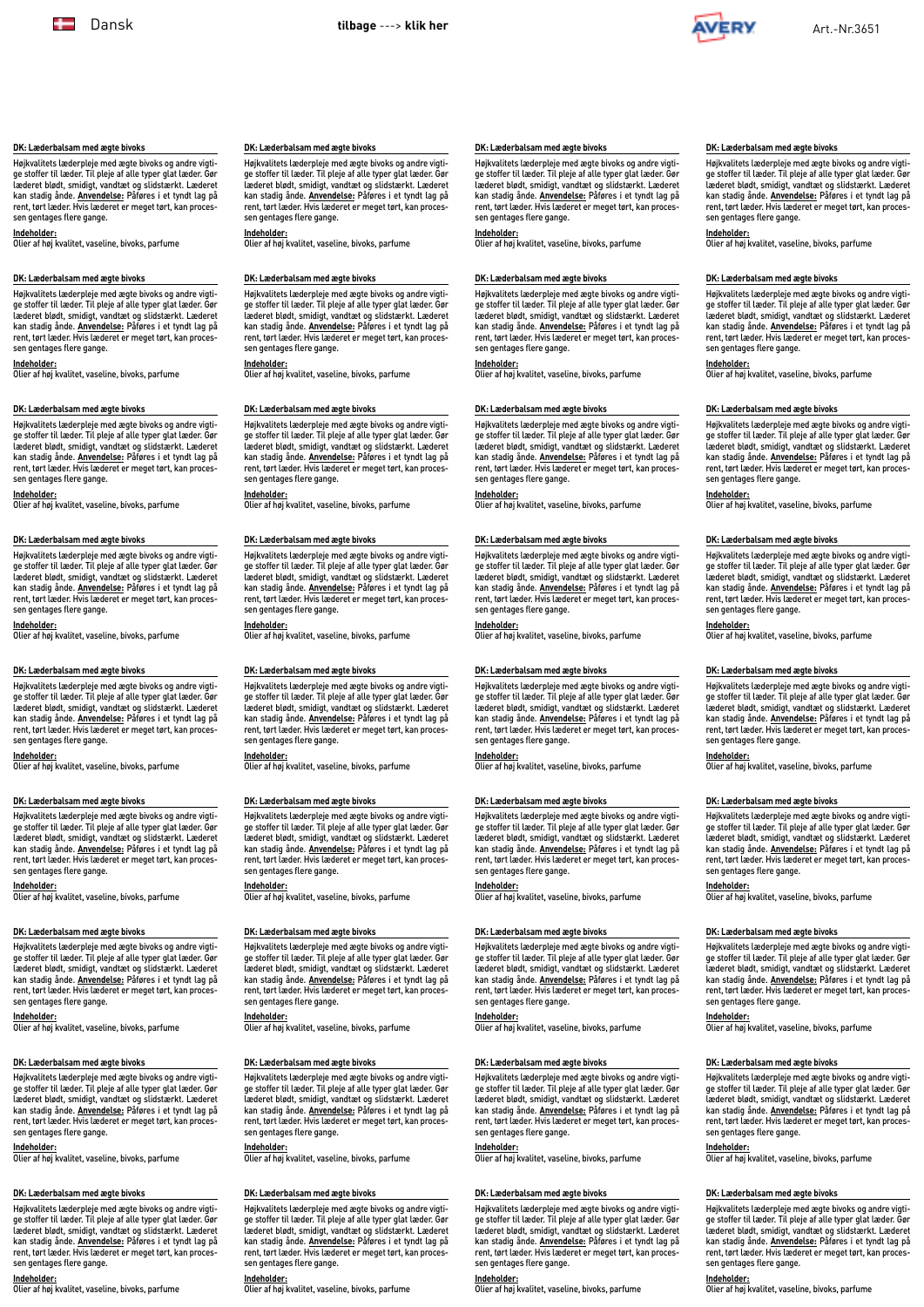

**CZ: Balzám na kůži s pravým včelím voskem** Vysoce kvalitní péče o kůži s pravým včelím voskem a dalšími látkami důležitými pro kůži. K péči o všechny typy hladké kůže. Kůže je měkká, pružná, chráněná proti<br>vodě a odolná. Kůže zůstává prodyšná. <u>Aplikace:</u> Apliku-<br>jte v tenké vrstvě na čistou, suchou kůži. U velmi suché

kůže můžete proces několikrát zopakovat. **Obsahuje:** Vysoce kvalitní oleje, vazelíny, včelí vosk, parfémy

**CZ: Balzám na kůži s pravým včelím voskem** Vysoce kvalitní péče o kůži s pravým včelím voskem a dalšími látkami důležitými pro kůži. K péči o všechny typy hladké kůže. Kůže je měkká, pružná, chráněná proti vodě a odolná. Kůže zůstává prodyšná. **Aplikace:** Aplikujte v tenké vrstvě na čistou, suchou kůži. U velmi suché kůže můžete proces několikrát zopakovat. **Obsahuje:** Vysoce kvalitní oleje, vazelíny, včelí vosk, parfémy

**CZ: Balzám na kůži s pravým včelím voskem** Vysoce kvalitní péče o kůži s pravým včelím voskem a dalšími látkami důležitými pro kůži. K péči o všechny typy hladké kůže. Kůže je měkká, pružná, chráněná proti<br>vodě a odolná. Kůže zůstává prodyšná. <u>Aplikace:</u> Apliku-<br>jte v tenké vrstvě na čistou, suchou kůži. U velmi suché

kůže můžete proces několikrát zopakovat. **Obsahuje:** Vysoce kvalitní oleje, vazelíny, včelí vosk, parfémy

**CZ: Balzám na kůži s pravým včelím voskem** Vysoce kvalitní péče o kůži s pravým včelím voskem a dalšími látkami důležitými pro kůži. K péči o všechny typy hladké kůže. Kůže je měkká, pružná, chráněná proti<br>vodě a odolná. Kůže zůstává prodyšná. <u>Aplikace:</u> Apliku-<br>jte v tenké vrstvě na čistou, suchou kůži. U velmi suché

kůže můžete proces několikrát zopakovat. **Obsahuje:** Vysoce kvalitní oleje, vazelíny, včelí vosk, parfémy

**CZ: Balzám na kůži s pravým včelím voskem** Vysoce kvalitní péče o kůži s pravým včelím voskem a dalšími látkami důležitými pro kůži. K péči o všechny typy hladké kůže. Kůže je měkká, pružná, chráněná proti vodě a odolná. Kůže zůstává prodyšná. **Aplikace:** Aplikujte v tenké vrstvě na čistou, suchou kůži. U velmi suché kůže můžete proces několikrát zopakovat. **Obsahuje:** Vysoce kvalitní oleje, vazelíny, včelí vosk, parfémy

**CZ: Balzám na kůži s pravým včelím voskem**

**CZ: Balzám na kůži s pravým včelím voskem** Vysoce kvalitní péče o kůži s pravým včelím voskem a dalšími látkami důležitými pro kůži. K péči o všechny typy hladké kůže. Kůže je měkká, pružná, chráněná proti<br>vodě a odolná. Kůže zůstává prodyšná. <u>Aplikace:</u> Apliku-<br>jte v tenké vrstvě na čistou, suchou kůži. U velmi suché

kůže můžete proces několikrát zopakovat. **Obsahuje:** Vysoce kvalitní oleje, vazelíny, včelí vosk, parfémy

**CZ: Balzám na kůži s pravým včelím voskem** Vysoce kvalitní péče o kůži s pravým včelím voskem a dalšími látkami důležitými pro kůži. K péči o všechny typy hladké kůže. Kůže je měkká, pružná, chráněná proti vodě a odolná. Kůže zůstává prodyšná. **Aplikace:** Aplikujte v tenké vrstvě na čistou, suchou kůži. U velmi suché kůže můžete proces několikrát zopakovat. **Obsahuje:** Vysoce kvalitní oleje, vazelíny, včelí vosk, parfémy

**CZ: Balzám na kůži s pravým včelím voskem**

Vysoce kvalitní péče o kůži s pravým včelím voskem a dalšími látkami důležitými pro kůži. K péči o všechny typy hladké kůže. Kůže je měkká, pružná, chráněná proti vodě a odolná. Kůže zůstává prodyšná. **Aplikace:** Aplikujte v tenké vrstvě na čistou, suchou kůži. U velmi suché kůže můžete proces několikrát zopakovat. **Obsahuje:** Vysoce kvalitní oleje, vazelíny, včelí vosk, parfémy

Vysoce kvalitní péče o kůži s pravým včelím voskem a<br>dalšími látkami důležitými pro kůži. K péči o všechny<br>typy hladké kůže Kůže je měkká, pružná, chráněná proti<br>vodě a odolná. Kůže zůstává prodyšná. <u>Aplikace:</u> Aplikujte v tenké vrstvě na čistou, suchou kůži. U velmi suché kůže můžete proces několikrát zopakovat. **Obsahuje:** Vysoce kvalitní oleje, vazelíny, včelí vosk, parfémy

### <span id="page-7-0"></span>**CZ: Balzám na kůži s pravým včelím voskem**

Vysoce kvalitní péče o kůži s pravým včelím voskem a dalšími látkami důležitými pro kůži. K péči o všechny typy hladké kůže. Kůže je měkká, pružná, chráněná proti<br>vodě a odolná. Kůže zůstává prodyšná. <u>Aplikace:</u> Apliku-<br>jte v tenké vrstvě na čistou, suchou kůži. U velmi suché kůže můžete proces několikrát zopakovat.

**Obsahuje:** Vysoce kvalitní oleje, vazelíny, včelí vosk, parfémy

## **CZ: Balzám na kůži s pravým včelím voskem**

Vysoce kvalitní péče o kůži s pravým včelím voskem a dalšími látkami důležitými pro kůži. K péči o všechny typy hladké kůže. Kůže je měkká, pružná, chráněná proti vodě a odolná. Kůže zůstává prodyšná. **Aplikace:** Aplikujte v tenké vrstvě na čistou, suchou kůži. U velmi suché kůže můžete proces několikrát zopakovat.

**Obsahuje:** Vysoce kvalitní oleje, vazelíny, včelí vosk, parfémy

#### **CZ: Balzám na kůži s pravým včelím voskem**

Vysoce kvalitní péče o kůži s pravým včelím voskem a dalšími látkami důležitými pro kůži. K péči o všechny typy hladké kůže. Kůže je měkká, pružná, chráněná proti vodě a odolná. Kůže zůstává prodyšná. **Aplikace:** Apliku-jte v tenké vrstvě na čistou, suchou kůži. U velmi suché kůže můžete proces několikrát zopakovat.

**Obsahuje:** Vysoce kvalitní oleje, vazelíny, včelí vosk, parfémy

### **CZ: Balzám na kůži s pravým včelím voskem**

Vysoce kvalitní péče o kůži s pravým včelím voskem a dalšími látkami důležitými pro kůži. K péči o všechny typy hladké kůže. Kůže je měkká, pružná, chráněná proti<br>vodě a odolná. Kůže zůstává prodyšná. <u>Aplikace:</u> Apliku-<br>jte v tenké vrstvě na čistou, suchou kůži. U velmi suché kůže můžete proces několikrát zopakovat.

**Obsahuje:** Vysoce kvalitní oleje, vazelíny, včelí vosk, parfémy

## **CZ: Balzám na kůži s pravým včelím voskem**

Vysoce kvalitní péče o kůži s pravým včelím voskem a dalšími látkami důležitými pro kůži. K péči o všechny typy hladké kůže. Kůže je měkká, pružná, chráněná proti vodě a odolná. Kůže zůstává prodyšná. **Aplikace:** Aplikujte v tenké vrstvě na čistou, suchou kůži. U velmi suché kůže můžete proces několikrát zopakovat.

**Obsahuje:** Vysoce kvalitní oleje, vazelíny, včelí vosk, parfémy

#### **CZ: Balzám na kůži s pravým včelím voskem**

Vysoce kvalitní péče o kůži s pravým včelím voskem a dalšími látkami důležitými pro kůži. K péči o všechny typy hladké kůže. Kůže je měkká, pružná, chráněná proti vodě a odolná. Kůže zůstává prodyšná. **Aplikace:** Apliku-jte v tenké vrstvě na čistou, suchou kůži. U velmi suché kůže můžete proces několikrát zopakovat.

#### **Obsahuje:**

Vysoce kvalitní oleje, vazelíny, včelí vosk, parfémy

### **CZ: Balzám na kůži s pravým včelím voskem**

Vysoce kvalitní péče o kůži s pravým včelím voskem a dalšími látkami důležitými pro kůži. K péči o všechny typy hladké kůže. Kůže je měkká, pružná, chráněná proti<br>vodě a odolná. Kůže zůstává prodyšná. <u>Aplikace:</u> Apliku-<br>jte v tenké vrstvě na čistou, suchou kůži. U velmi suché kůže můžete proces několikrát zopakovat.

**Obsahuje:** Vysoce kvalitní oleje, vazelíny, včelí vosk, parfémy

## **CZ: Balzám na kůži s pravým včelím voskem**

Vysoce kvalitní péče o kůži s pravým včelím voskem a dalšími látkami důležitými pro kůži. K péči o všechny typy hladké kůže. Kůže je měkká, pružná, chráněná proti vodě a odolná. Kůže zůstává prodyšná. **Aplikace:** Aplikujte v tenké vrstvě na čistou, suchou kůži. U velmi suché kůže můžete proces několikrát zopakovat.

**Obsahuje:** Vysoce kvalitní oleje, vazelíny, včelí vosk, parfémy

## **CZ: Balzám na kůži s pravým včelím voskem**

Vysoce kvalitní péče o kůži s pravým včelím voskem a dalšími látkami důležitými pro kůži. K péči o všechny typy hladké kůže. Kůže je měkká, pružná, chráněná proti vodě a odolná. Kůže zůstává prodyšná. **Aplikace:** Apliku-jte v tenké vrstvě na čistou, suchou kůži. U velmi suché kůže můžete proces několikrát zopakovat.

**Obsahuje:** Vysoce kvalitní oleje, vazelíny, včelí vosk, parfémy

## **CZ: Balzám na kůži s pravým včelím voskem**

Vysoce kvalitní péče o kůži s pravým včelím voskem a dalšími látkami důležitými pro kůži. K péči o všechny typy hladké kůže. Kůže je měkká, pružná, chráněná proti<br>vodě a odolná. Kůže zůstává prodyšná. <u>Aplikace:</u> Apliku-<br>jte v tenké vrstvě na čistou, suchou kůži. U velmi suché kůže můžete proces několikrát zopakovat.

**Obsahuje:** Vysoce kvalitní oleje, vazelíny, včelí vosk, parfémy

## **CZ: Balzám na kůži s pravým včelím voskem**

Vysoce kvalitní péče o kůži s pravým včelím voskem a dalšími látkami důležitými pro kůži. K péči o všechny typy hladké kůže. Kůže je měkká, pružná, chráněná proti vodě a odolná. Kůže zůstává prodyšná. **Aplikace:** Aplikujte v tenké vrstvě na čistou, suchou kůži. U velmi suché kůže můžete proces několikrát zopakovat.

**Obsahuje:** Vysoce kvalitní oleje, vazelíny, včelí vosk, parfémy

### **CZ: Balzám na kůži s pravým včelím voskem**

Vysoce kvalitní péče o kůži s pravým včelím voskem a dalšími látkami důležitými pro kůži. K péči o všechny typy hladké kůže. Kůže je měkká, pružná, chráněná proti<br>vodě a odolná. Kůže zůstává prodyšná. <u>Aplikace:</u> Apliku-<br>jte v tenké vrstvě na čistou, suchou kůži. U velmi suché kůže můžete proces několikrát zopakovat.

**Obsahuje:** Vysoce kvalitní oleje, vazelíny, včelí vosk, parfémy

### **CZ: Balzám na kůži s pravým včelím voskem**

Vysoce kvalitní péče o kůži s pravým včelím voskem a dalšími látkami důležitými pro kůži. K péči o všechny typy hladké kůže. Kůže je měkká, pružná, chráněná proti<br>vodě a odolná. Kůže zůstává prodyšná. <u>Aplikace:</u> Apliku-<br>jte v tenké vrstvě na čistou, suchou kůži. U velmi suché kůže můžete proces několikrát zopakovat.

**Obsahuje:** Vysoce kvalitní oleje, vazelíny, včelí vosk, parfémy

## **CZ: Balzám na kůži s pravým včelím voskem**

Vysoce kvalitní péče o kůži s pravým včelím voskem a dalšími látkami důležitými pro kůži. K péči o všechny typy hladké kůže. Kůže je měkká, pružná, chráněná proti vodě a odolná. Kůže zůstává prodyšná. **Aplikace:** Aplikujte v tenké vrstvě na čistou, suchou kůži. U velmi suché kůže můžete proces několikrát zopakovat.

**Obsahuje:** Vysoce kvalitní oleje, vazelíny, včelí vosk, parfémy

#### **CZ: Balzám na kůži s pravým včelím voskem**

Vysoce kvalitní péče o kůži s pravým včelím voskem a dalšími látkami důležitými pro kůži. K péči o všechny typy hladké kůže. Kůže je měkká, pružná, chráněná proti vodě a odolná. Kůže zůstává prodyšná. **Aplikace:** Aplikujte v tenké vrstvě na čistou, suchou kůži. U velmi suché kůže můžete proces několikrát zopakovat.

**Obsahuje:** Vysoce kvalitní oleje, vazelíny, včelí vosk, parfémy

### **CZ: Balzám na kůži s pravým včelím voskem**

Vysoce kvalitní péče o kůži s pravým včelím voskem a dalšími látkami důležitými pro kůži. K péči o všechny typy hladké kůže. Kůže je měkká, pružná, chráněná proti<br>vodě a odolná. Kůže zůstává prodyšná. <u>Aplikace:</u> Apliku-<br>jte v tenké vrstvě na čistou, suchou kůži. U velmi suché kůže můžete proces několikrát zopakovat.

**Obsahuje:** Vysoce kvalitní oleje, vazelíny, včelí vosk, parfémy

### **CZ: Balzám na kůži s pravým včelím voskem**

Vysoce kvalitní péče o kůži s pravým včelím voskem a dalšími látkami důležitými pro kůži. K péči o všechny typy hladké kůže. Kůže je měkká, pružná, chráněná proti vodě a odolná. Kůže zůstává prodyšná. **Aplikace:** Aplikujte v tenké vrstvě na čistou, suchou kůži. U velmi suché kůže můžete proces několikrát zopakovat.

**Obsahuje:** Vysoce kvalitní oleje, vazelíny, včelí vosk, parfémy

## **CZ: Balzám na kůži s pravým včelím voskem**

Vysoce kvalitní péče o kůži s pravým včelím voskem a dalšími látkami důležitými pro kůži. K péči o všechny typy hladké kůže. Kůže je měkká, pružná, chráněná proti<br>vodě a odolná. Kůže zůstává prodyšná. <u>Aplikace:</u> Apliku-<br>jte v tenké vrstvě na čistou, suchou kůži. U velmi suché kůže můžete proces několikrát zopakovat.

# **Obsahuje:** Vysoce kvalitní oleje, vazelíny, včelí vosk, parfémy

## **CZ: Balzám na kůži s pravým včelím voskem**

Vysoce kvalitní péče o kůži s pravým včelím voskem a dalšími látkami důležitými pro kůži. K péči o všechny typy hladké kůže. Kůže je měkká, pružná, chráněná proti<br>vodě a odolná. Kůže zůstává prodyšná. <u>Aplikace:</u> Apliku-<br>jte v tenké vrstvě na čistou, suchou kůži. U velmi suché kůže můžete proces několikrát zopakovat.

**Obsahuje:** Vysoce kvalitní oleje, vazelíny, včelí vosk, parfémy

## **CZ: Balzám na kůži s pravým včelím voskem**

Vysoce kvalitní péče o kůži s pravým včelím voskem a dalšími látkami důležitými pro kůži. K péči o všechny typy hladké kůže. Kůže je měkká, pružná, chráněná proti vodě a odolná. Kůže zůstává prodyšná. **Aplikace:** Aplikujte v tenké vrstvě na čistou, suchou kůži. U velmi suché kůže můžete proces několikrát zopakovat.

**Obsahuje:** Vysoce kvalitní oleje, vazelíny, včelí vosk, parfémy

#### **CZ: Balzám na kůži s pravým včelím voskem**

Vysoce kvalitní péče o kůži s pravým včelím voskem a dalšími látkami důležitými pro kůži. K péči o všechny typy hladké kůže. Kůže je měkká, pružná, chráněná proti vodě a odolná. Kůže zůstává prodyšná. **Aplikace:** Apliku-jte v tenké vrstvě na čistou, suchou kůži. U velmi suché kůže můžete proces několikrát zopakovat.

**Obsahuje:** Vysoce kvalitní oleje, vazelíny, včelí vosk, parfémy

### **CZ: Balzám na kůži s pravým včelím voskem**

Vysoce kvalitní péče o kůži s pravým včelím voskem a dalšími látkami důležitými pro kůži. K péči o všechny typy hladké kůže. Kůže je měkká, pružná, chráněná proti<br>vodě a odolná. Kůže zůstává prodyšná. <u>Aplikace:</u> Apliku-<br>jte v tenké vrstvě na čistou, suchou kůži. U velmi suché kůže můžete proces několikrát zopakovat.

**Obsahuje:** Vysoce kvalitní oleje, vazelíny, včelí vosk, parfémy

## **CZ: Balzám na kůži s pravým včelím voskem**

Vysoce kvalitní péče o kůži s pravým včelím voskem a dalšími látkami důležitými pro kůži. K péči o všechny typy hladké kůže. Kůže je měkká, pružná, chráněná proti vodě a odolná. Kůže zůstává prodyšná. **Aplikace:** Aplikujte v tenké vrstvě na čistou, suchou kůži. U velmi suché kůže můžete proces několikrát zopakovat.

**Obsahuje:** Vysoce kvalitní oleje, vazelíny, včelí vosk, parfémy

#### **CZ: Balzám na kůži s pravým včelím voskem**

Vysoce kvalitní péče o kůži s pravým včelím voskem a<br>dalšími látkami důležitými pro kůži. K péči o všechny<br>typy hladké kůže . Kůže je měkká, pružná, chráněná proti<br>vodě a odolná. Kůže zůstává prodyšná. <u>Aplikace:</u> Apliku-<br> kůže můžete proces několikrát zopakovat.

#### **Obsahuje:**

Vysoce kvalitní oleje, vazelíny, včelí vosk, parfémy

## **CZ: Balzám na kůži s pravým včelím voskem**

Vysoce kvalitní péče o kůži s pravým včelím voskem a dalšími látkami důležitými pro kůži. K péči o všechny typy hladké kůže. Kůže je měkká, pružná, chráněná proti<br>vodě a odolná. Kůže zůstává prodyšná. <u>Aplikace:</u> Apliku-<br>jte v tenké vrstvě na čistou, suchou kůži. U velmi suché kůže můžete proces několikrát zopakovat.

**Obsahuje:** Vysoce kvalitní oleje, vazelíny, včelí vosk, parfémy

### **CZ: Balzám na kůži s pravým včelím voskem**

Vysoce kvalitní péče o kůži s pravým včelím voskem a dalšími látkami důležitými pro kůži. K péči o všechny typy hladké kůže. Kůže je měkká, pružná, chráněná proti vodě a odolná. Kůže zůstává prodyšná. **Aplikace:** Aplikujte v tenké vrstvě na čistou, suchou kůži. U velmi suché kůže můžete proces několikrát zopakovat.

**Obsahuje:** Vysoce kvalitní oleje, vazelíny, včelí vosk, parfémy

# **CZ: Balzám na kůži s pravým včelím voskem**

Vysoce kvalitní péče o kůži s pravým včelím voskem a dalšími látkami důležitými pro kůži. K péči o všechny typy hladké kůže. Kůže je měkká, pružná, chráněná proti vodě a odolná. Kůže zůstává prodyšná. **Aplikace:** Apliku-jte v tenké vrstvě na čistou, suchou kůži. U velmi suché kůže můžete proces několikrát zopakovat.

**Obsahuje:** Vysoce kvalitní oleje, vazelíny, včelí vosk, parfémy